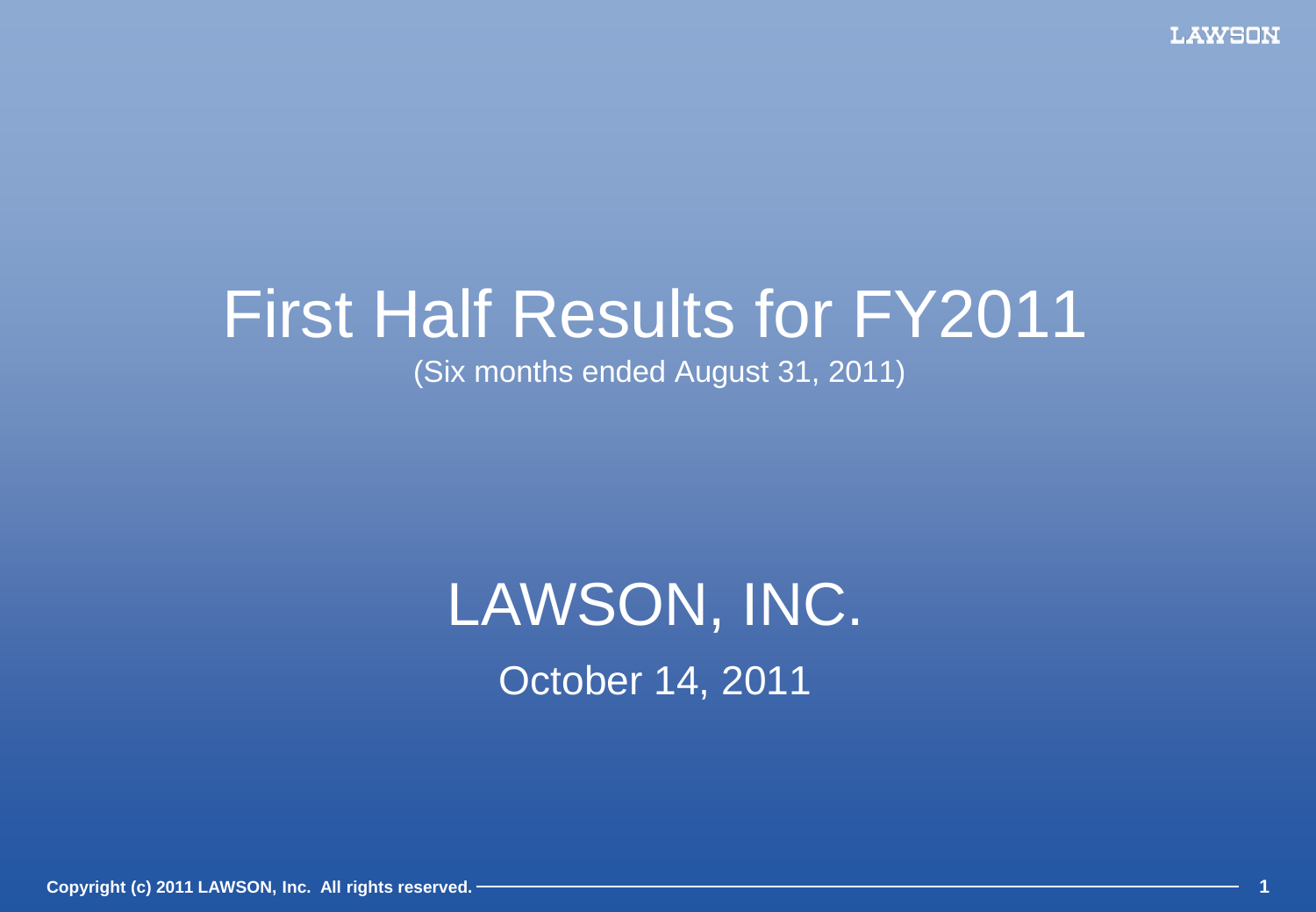# Financial Results for the First Half of FY2011

Yoshiyuki Yahagi Chief Financial Officer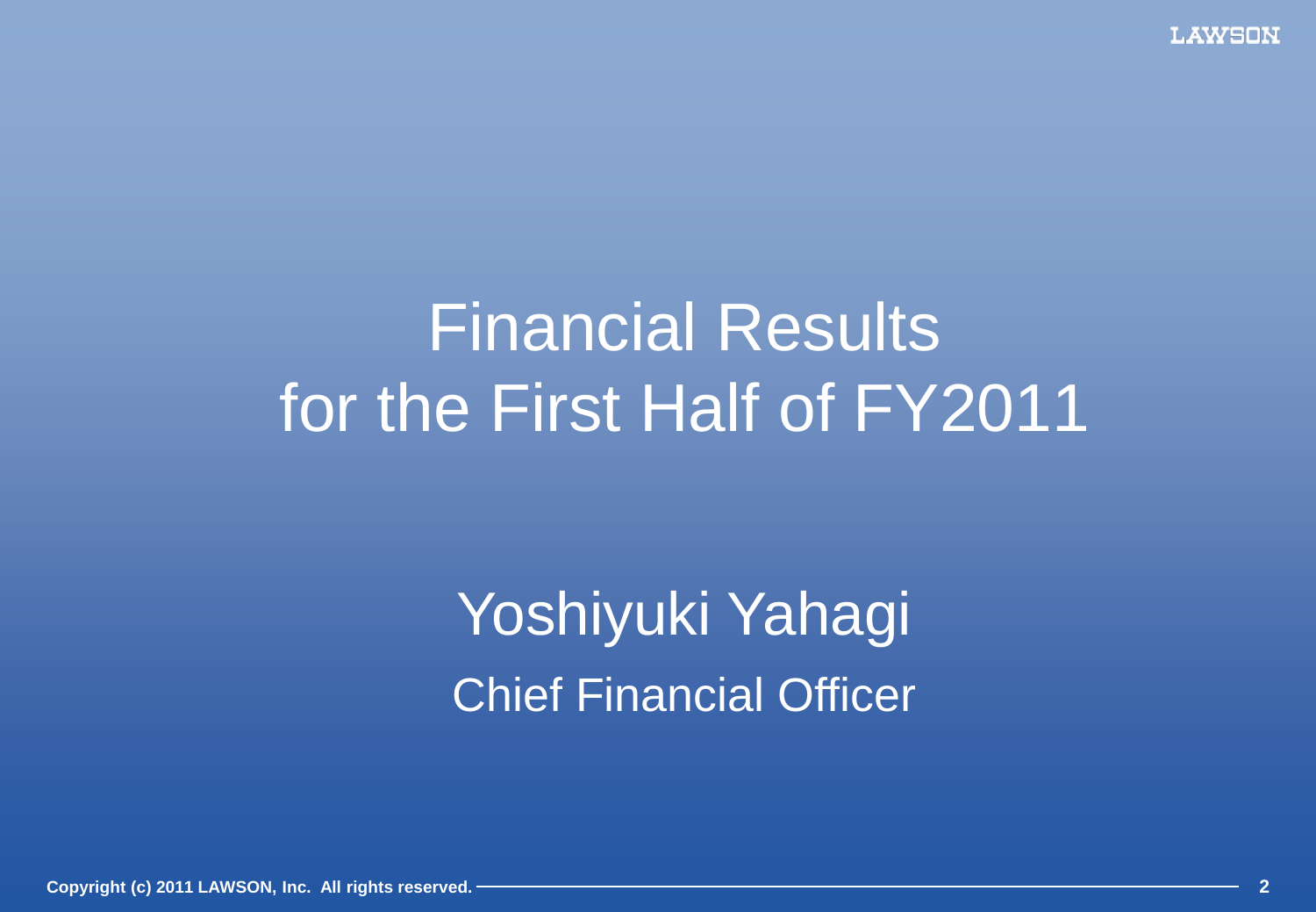### First Half of FY2011 Earnings Summary

|                                                                                                                                      | 1H of FY2009 1H of FY2010 |        | 1H of FY2011 |                   |                   |
|--------------------------------------------------------------------------------------------------------------------------------------|---------------------------|--------|--------------|-------------------|-------------------|
| (Consolidated: Billions of yen)                                                                                                      | Actual                    | Actual | Actual       | YoY               | vs. Plan          |
| Net sales of all stores                                                                                                              | 840.7                     | 837.8  | 916.1        | 109.3%            | 103.6%            |
| <b>Operating profit</b>                                                                                                              | 30.1                      | 30.1   | 32.5         | 108.0%            | 114.3%            |
| Operating profit ratio                                                                                                               | 3.6%                      | 3.6%   | 3.6%         | 0.0 <sub>pp</sub> | 0.4 <sub>pp</sub> |
| <b>Recurring profit</b>                                                                                                              | 29.7                      | 29.6   | 32.6         | 109.8%            | 118.1%            |
| Net profit                                                                                                                           | 15.8                      | 12.2   | 8.9          | 72.9%             | 169.1%            |
| EPS(Yen)                                                                                                                             | 160.17                    | 123.44 | 89.72        | 72.7%             | 169.1%            |
| Dividend payout ratio                                                                                                                | 49.9%                     | 68.9%  | 97.0%        | 28.0pp            |                   |
| Dividend per share (Yen)                                                                                                             | 80.0                      | 85.0   | 87.0         |                   |                   |
| Total number of stores in<br>ويتعاون المكافئ والمستقلب والمتارين والمتعاون والمستحدث والمستقلب والمستحدث والمستحدث والأراد والمستحدث | 9,629                     | 9,860  | 10,221       | 361               | 57                |

Note: Change vs. the plan indicates comparison with the iinitial plan.

#### ■ Consolidated operating profit exceeded the initial plan by 4.0 billion yen.

In addition to rice dishes, sales of over-the-counter fast foods and desserts remained strong and more than offset the earthquake effect in the first quarter. The hot summer also had positive impacts. Partly due to growing handling of fresh foods, the customer base (women and seniors) steadily expanded and contributed to sales growth.

■ Consolidated net profit exceeded the initial plan by 3.6 billion but recorded a year-on-year decrease. Affected by asset liability obligation (8.3 billion yen) and loss on disaster (3.4 billion yen) as extraordinary loss.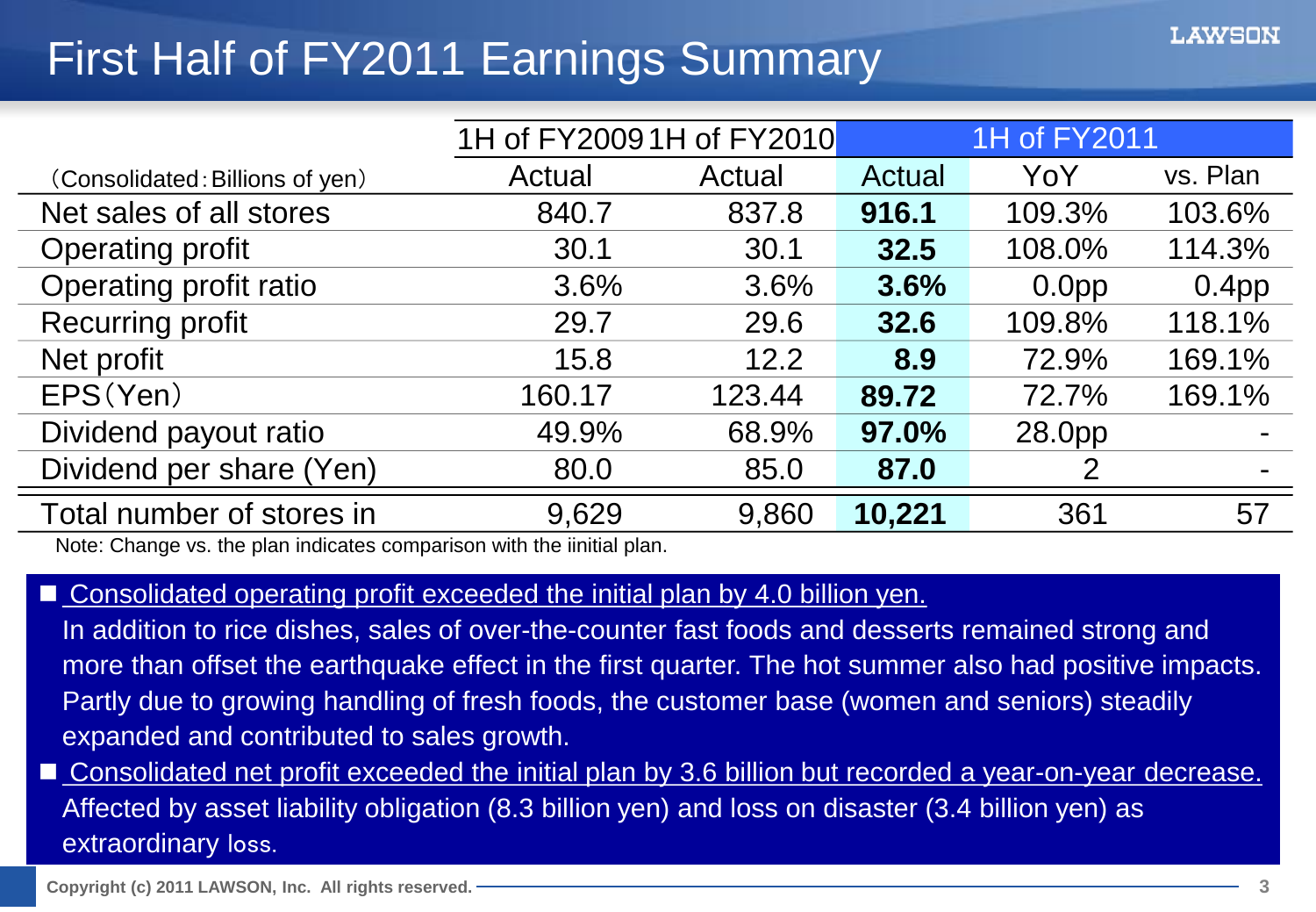### Existing Stores (Non-Consolidated)



Gross profit margin change (RH) **Change in existing stores gross profit** (YoY, LH)

**-** Change in existing stores sales (YoY, LH)

- Existing store sales for the first six months increased by 6.4% year on year, thanks to strong sales of ready made meal items in the second quarter, despite a 3.3% growth in the first half, affected by the earthquake.
- The number of customers increased year on year, due to boosting recognition as a small catchment area retailer and expansion of customer base.
- Overall gross profit margin deteriorated due to the impact from a drop in cigarette sales (down 1.2 pp) but gross profit margin of products excluding cigarettes improved by 0.5 pp.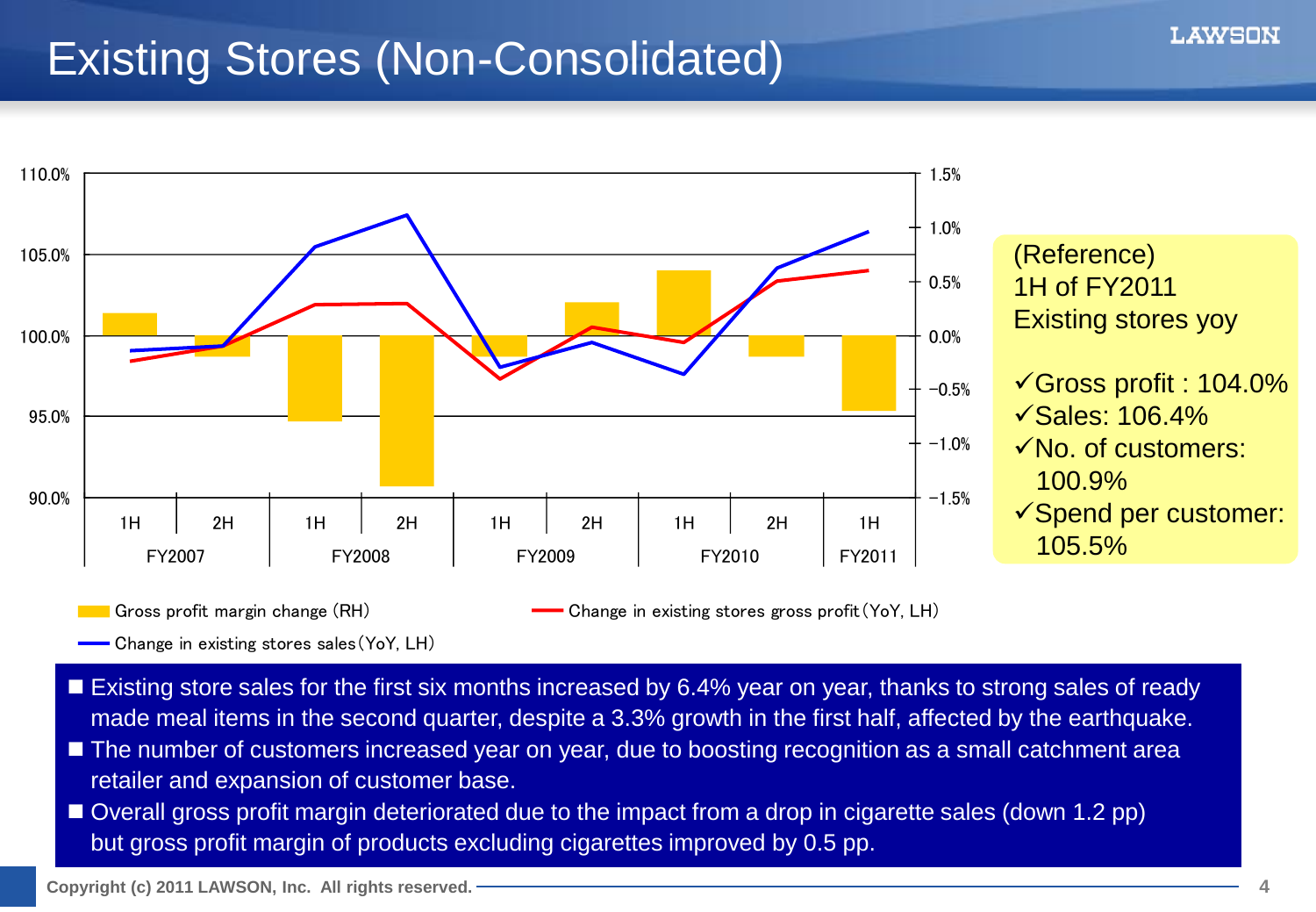### Store Opening (Non-Consolidated)



■ Favorable operations of existing stores resulted in 47 less closures and 7 more openings than planned. A net increase of 147 stores exceeded the plan.

Daily sales per new store increased by 50,000 yen from a year ago to 555,000 yen.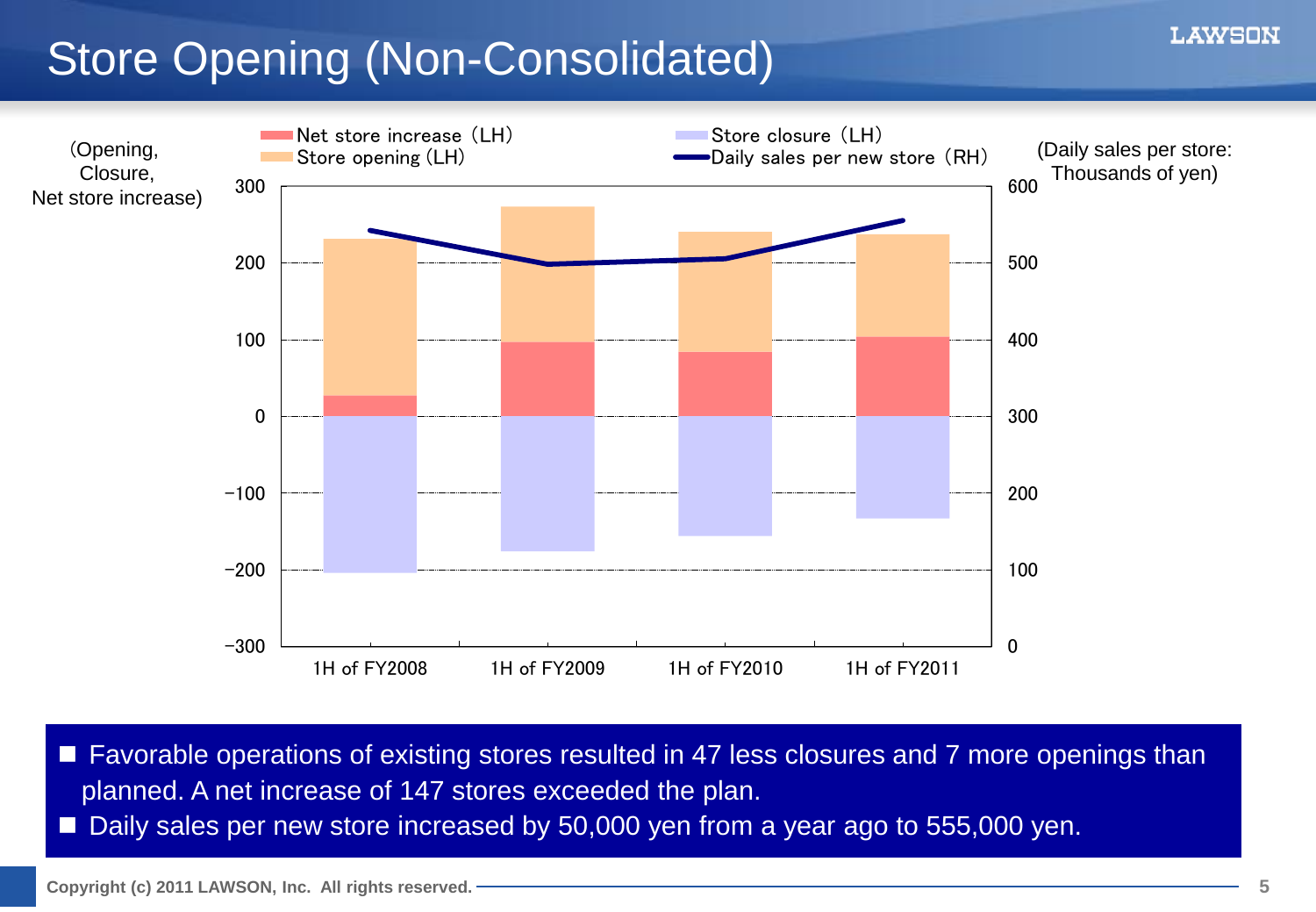### Key Components of SG&A Expense Items

|                                                                                                                                                                                                                                                                                            |                                                                                                                                                   |                                                                                                                                                              | 1H of FY2010 | 1H of FY2011 |                         | <b>FY2011</b>                                         |
|--------------------------------------------------------------------------------------------------------------------------------------------------------------------------------------------------------------------------------------------------------------------------------------------|---------------------------------------------------------------------------------------------------------------------------------------------------|--------------------------------------------------------------------------------------------------------------------------------------------------------------|--------------|--------------|-------------------------|-------------------------------------------------------|
| (Billions of yen)                                                                                                                                                                                                                                                                          |                                                                                                                                                   |                                                                                                                                                              | Actual       | Actual       | Change                  | <b>Forecast</b>                                       |
|                                                                                                                                                                                                                                                                                            | Selling, general and administrative expenses                                                                                                      |                                                                                                                                                              | 88.3         | 93.1         | 4.7                     | $Up$ 0-5%                                             |
| Non-consolidated                                                                                                                                                                                                                                                                           | $\leq$ Major Strategic Expenses $>$                                                                                                               |                                                                                                                                                              |              |              |                         |                                                       |
|                                                                                                                                                                                                                                                                                            | Personnel costs                                                                                                                                   |                                                                                                                                                              | 17.0         | 17.5         | 0.4                     | <b>Down 0-5%</b>                                      |
|                                                                                                                                                                                                                                                                                            | <b>IT-related costs</b>                                                                                                                           |                                                                                                                                                              | 7.0          | 7.6          | 0.6                     | Up 5-10%                                              |
|                                                                                                                                                                                                                                                                                            | (Hardware leasing, software amortzation, maintenance, etc.)                                                                                       |                                                                                                                                                              |              |              |                         |                                                       |
|                                                                                                                                                                                                                                                                                            | Advertising and promotional expenses                                                                                                              |                                                                                                                                                              | 4.7          | 5.6          |                         | $0.8$ Up about 15%                                    |
|                                                                                                                                                                                                                                                                                            | <b>Consolidated SG&amp;A expenses</b>                                                                                                             |                                                                                                                                                              | 119.0        | 128.7        | 9.7                     | Up about 5%                                           |
|                                                                                                                                                                                                                                                                                            | Note: FY2011 forecasts in italics have been revised from the iinitial plan.                                                                       |                                                                                                                                                              |              |              |                         |                                                       |
|                                                                                                                                                                                                                                                                                            | <b>Compared to 1H of Fiscal 2010</b>                                                                                                              |                                                                                                                                                              |              |              | <b>Compared to Plan</b> |                                                       |
|                                                                                                                                                                                                                                                                                            | $\triangleright$ Expenses for facilities associated with net increase<br>in stores increased.<br>▶ Personnel costs: Provision for bonus increased | consolidatec<br>Non-                                                                                                                                         | spent)       |              |                         | Basically in line with the plan (100 million yen more |
| Non-consolidated<br>due to favorable results in the first half.<br>$\triangleright$ IT-related costs: Increased due to advance<br>investments related to e-commerce and services.<br>$\triangleright$ Advertising and promotional expenses:<br>Enhanced post-quake promotional activities. |                                                                                                                                                   | 800 million more than planned<br><b>Consolidated</b><br>> HMV Japan:<br>Merger with LAWSON ENTERMEDIA led to a<br>change in fiscal year and expenses for one |              |              |                         |                                                       |
| Consoli-<br>dated                                                                                                                                                                                                                                                                          | > Increased due to newly consolidating HMV Japan                                                                                                  | additional month were included.<br>> LAWSON ATM Networks:<br>Installed more ATMs than planned.                                                               |              |              |                         |                                                       |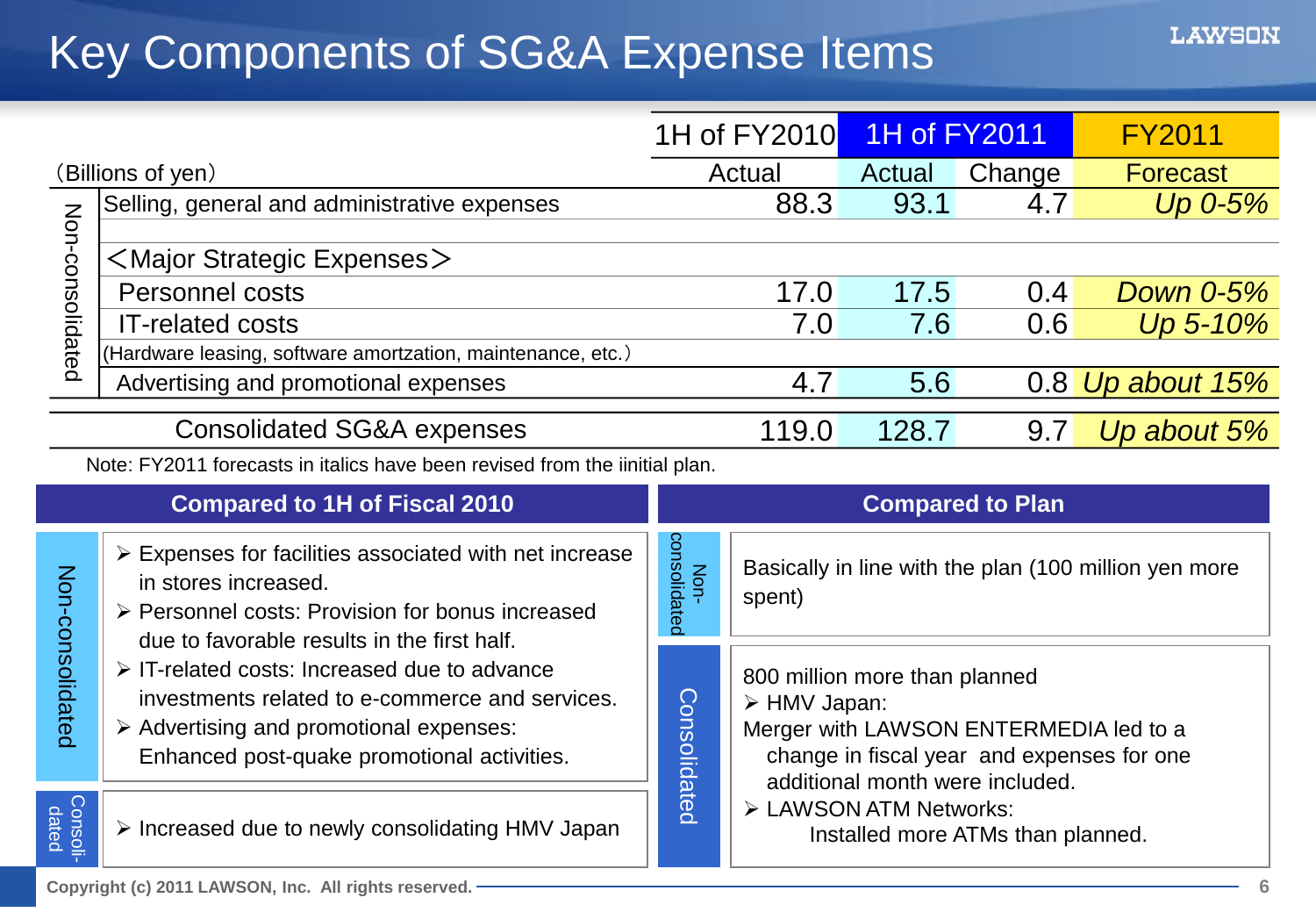### Earnings of Major Subsidiaries and Affiliates

| (Billions of yen)                                                                                   |                                                                                                                                                                                                                    |      |                     |                  |                  |                  |
|-----------------------------------------------------------------------------------------------------|--------------------------------------------------------------------------------------------------------------------------------------------------------------------------------------------------------------------|------|---------------------|------------------|------------------|------------------|
| $<$ Operating Profit of Major Subsidiaries $>$                                                      |                                                                                                                                                                                                                    |      |                     | 1H of FY2011     |                  | <b>FY2011</b>    |
|                                                                                                     |                                                                                                                                                                                                                    |      | FY-end Shareholding | Actual           | Change           | <b>Forecast</b>  |
| Ninety-nine Plus Inc.                                                                               |                                                                                                                                                                                                                    | Feb. | 100.0%              | 1.05             | 0.01             | 2.60             |
| LAWSON ENTERMEDIA, INC. <sup>*1</sup>                                                               |                                                                                                                                                                                                                    | Feb. | 100.0%              | 0.94             | 0.32             | $+1.30$          |
| HMV JAPAN K.K. <sup>*1</sup>                                                                        |                                                                                                                                                                                                                    | Apr. | 100.0%              | $\triangle$ 0.08 | $0.08 -$         |                  |
| <b>LAWSON ATM Networks, Inc.</b>                                                                    |                                                                                                                                                                                                                    | Feb. | 63.7%               | 1.75             | 0.09             | 3.20             |
| Cross Ocean Media, Inc.                                                                             |                                                                                                                                                                                                                    | Feb. | 42.0%               | $\triangle$ 0.08 | 0.09             | $\triangle$ 0.10 |
| *1 LAWSON ENTERMEDIA and HMV Japan merged on September 1, 2011 and became LAWSON HMV ENTERTAINMENT. |                                                                                                                                                                                                                    |      |                     |                  |                  |                  |
| Forecasts are for the new company (change in fiscal year end to February).                          |                                                                                                                                                                                                                    |      |                     |                  |                  |                  |
| $<$ Operating Profit of Equity-method Affiliates $>$                                                |                                                                                                                                                                                                                    |      |                     | 2Q of FY2011     |                  |                  |
| LAWSON Okinawa, Inc.                                                                                |                                                                                                                                                                                                                    | Feb. | 49.0%               | 0.40             | 0.11             |                  |
| SHANGHAI HUALIAN LAWSON CO., LTD.                                                                   |                                                                                                                                                                                                                    | Dec. | $\frac{49.0\%}{2}$  | $\triangle$ 0.16 | $\triangle$ 0.10 |                  |
| *2 Purchase of additional shares in September 2011 raised its shareholding ratio to 85%.            |                                                                                                                                                                                                                    |      |                     |                  |                  |                  |
| <b>Ninety-nine Plus, Inc.</b>                                                                       | Quake-led delay in introduction of PRISM and shortage of merchandise resulted to a slight yoy<br>increase in OP. Progress in store openings and conversion to franchise stores.                                    |      |                     |                  |                  |                  |
| <b>LAWSON ENTERMEDIA, INC.</b>                                                                      | Post-disaster voluntary restraints on holding events ended earlier than expected.<br>Use of high-margin sales channels, such as Loppi and own website, also contributed.                                           |      |                     |                  |                  |                  |
| <b>HMV Japan K.K.</b>                                                                               | Recorded loss due to initial costs of new stores and other investments, but continued to make<br>profits when excluding one-off expenses.                                                                          |      |                     |                  |                  |                  |
| <b>LAWSON ATM Networks, Inc.</b>                                                                    | The number of transactions rose due to growth in ATM installation in line with net growth in stores,<br>and a demand shift from financial institutions' shorter ATM operating hours triggered to save electricity. |      |                     |                  |                  |                  |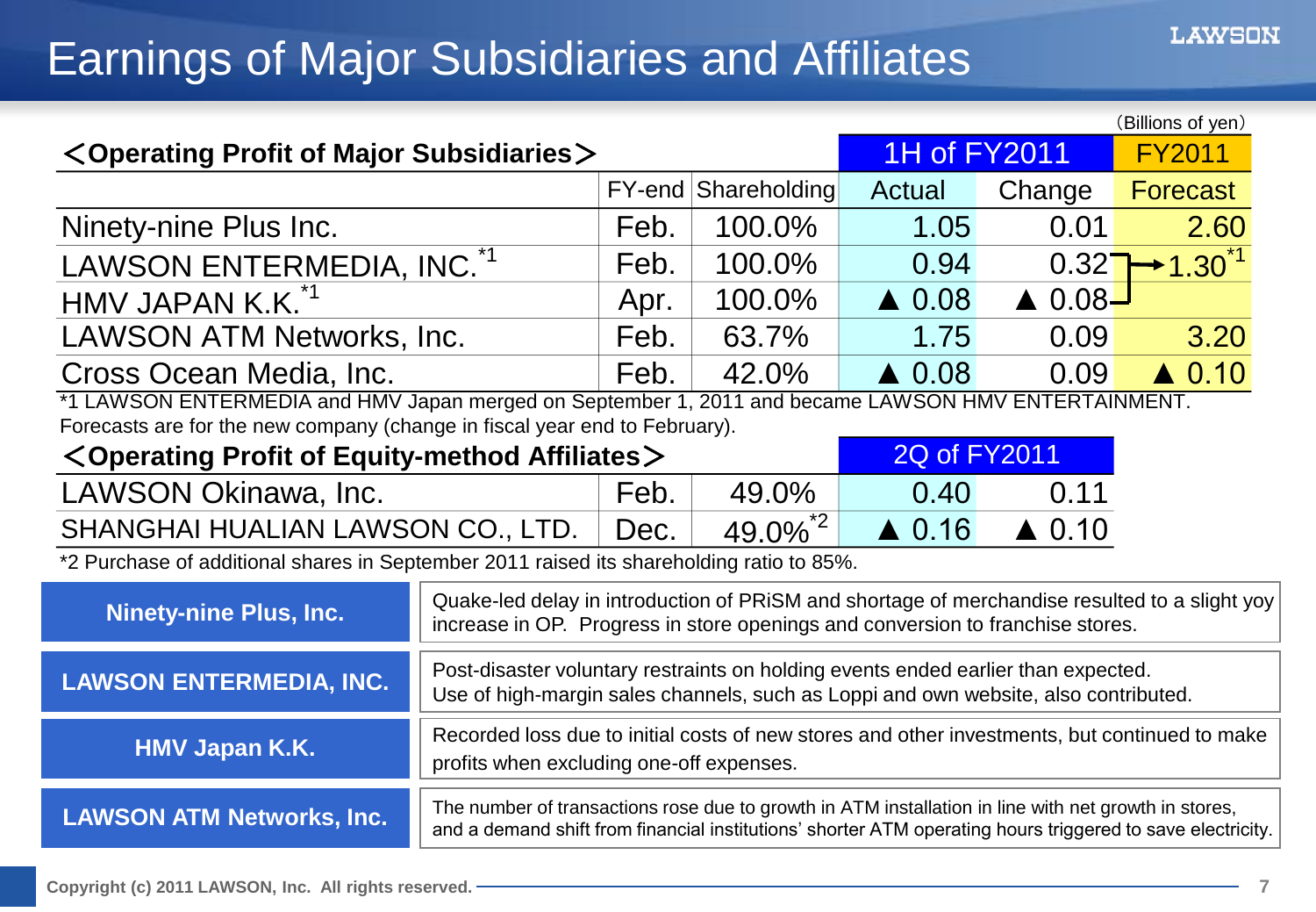#### First Half of FY2011 Balance Sheet and Cash Flow (Consolidated)

|                                | Aug. 31, | Chg. From       |                                                                                                                                          | Aug. 31, | Chg. From           |
|--------------------------------|----------|-----------------|------------------------------------------------------------------------------------------------------------------------------------------|----------|---------------------|
|                                | 2011     | Feb. 28, 2011   |                                                                                                                                          | 2011     | Feb. 28, 201        |
| <b>Total current assets</b>    | 177.0    | 32.0            | <b>Total current liabilities</b>                                                                                                         | 231.2    | 38.0                |
| (Cash and deposits)            | 94.3     | 19.5            | (Accounts payable-trade)                                                                                                                 | 101.5    | 20.7                |
| (Marketable securities)        | 9.9      | 6.9             | (Deposits payable)                                                                                                                       | 78.6     | 16.2                |
| (Accounts receivable)          | 34.4     | 5.1             | <b>Total noncurrent liabilities</b>                                                                                                      | 94.3     | 19.3                |
| <b>Total noncurrent assets</b> | 356.1    | 25.0            | (Long-term guarantee deposits)                                                                                                           | 36.3     | $\triangle$ 0.8     |
| Property, plant and equipment  | 172.7    | 13.8            | <b>Net Assets</b>                                                                                                                        | 207.6    | $\blacktriangle$ 0. |
| Intangible assets              | 36.9     | 0.8             | (Common stock)                                                                                                                           | 58.5     | $\blacksquare$      |
| Investments and other assets   | 146.4    | 10.3            | (Retained earnings)                                                                                                                      | 100.0    | 0.4                 |
| (Long-terms loans receivable)  | 31.6     | $\triangle$ 0.1 | <b>Liabilities, and net assets</b>                                                                                                       | 533.2    | 57.7                |
| (Guatantee deposits)           | 82.9     | 1.2             |                                                                                                                                          |          |                     |
| <b>Total Assets</b>            | 533.2    | 57.1            | Effects of adopting the new lease accounting: Property, plant and<br>equipment 48.2 bln yen; Current/noncurrent liabilities 43.0 bln yen |          |                     |

|                                      |               |                 |                                     |          | (Billions of yen) |
|--------------------------------------|---------------|-----------------|-------------------------------------|----------|-------------------|
|                                      | Aug. 31,      | Chg. From       |                                     | Aug. 31, | Chg. From         |
|                                      | 2011          | Feb. 28, 2011   |                                     | 2011     | Feb. 28, 2011     |
| <b>Total current assets</b>          | 177.0         | 32.0            | <b>Total current liabilities</b>    | 231.2    | 38.6              |
| (Cash and deposits)                  | 94.3          | 19.5            | (Accounts payable-trade)            | 101.5    | 20.1              |
| (Marketable securities)              | 9.9           | 6.9             | (Deposits payable)                  | 78.6     | 16.2              |
| (Accounts receivable)                | 34.4          | 5.1             | <b>Total noncurrent liabilities</b> | 94.3     | 19.3              |
| <b>Total noncurrent assets</b>       | 356.1         | 25.0            | (Long-term guarantee deposits)      | 36.3     | $\triangle$ 0.8   |
| <b>Property, plant and equipment</b> | 172.7         | 13.8            | <b>Net Assets</b>                   | 207.6    | $\triangle$ 0.7   |
| Intangible assets                    | 36.9          | 0.8             | (Common stock)                      | 58.5     | $\blacksquare$    |
| <b>Investments and other assets</b>  | 146.4         | 10.3            | (Retained earnings)                 | 100.0    | 0.4               |
| (Long-terms loans receivable)        | 31.6          | $\triangle$ 0.1 | <b>Liabilities, and net assets</b>  | 533.2    | 57.1              |
|                                      | $\sim$ $\sim$ | $\sim$          |                                     |          |                   |

Effects of adopting the new lease accounting: Property, plant and equipment 48.2 bln yen; Current/noncurrent liabilities 43.0 bln yen

|                                      |                                        |                       | (Billions of yen)     |
|--------------------------------------|----------------------------------------|-----------------------|-----------------------|
|                                      | 1H of FY2009 1H of FY2010 1H of FY2011 |                       |                       |
| Cash flows from operating activities | 49.5                                   | 63.4                  | 67.8                  |
| Cash flows from investing activities | $\triangle$ 15.8                       | $\triangle$ 12.6      | $\triangle$ 28.4      |
| Free cash flows                      | 33.6                                   | 50.7                  | 39.3                  |
| Cash flows from financing activities | $\blacktriangle$ 11.2                  | $\blacktriangle$ 16.1 | $\blacktriangle$ 13.2 |
| (Reference) Cash and deposits        | 02.0                                   | 97.6                  | 94.3                  |
|                                      |                                        |                       |                       |

**Copyright (c) 2011 LAWSON, Inc. All rights reserved. 8**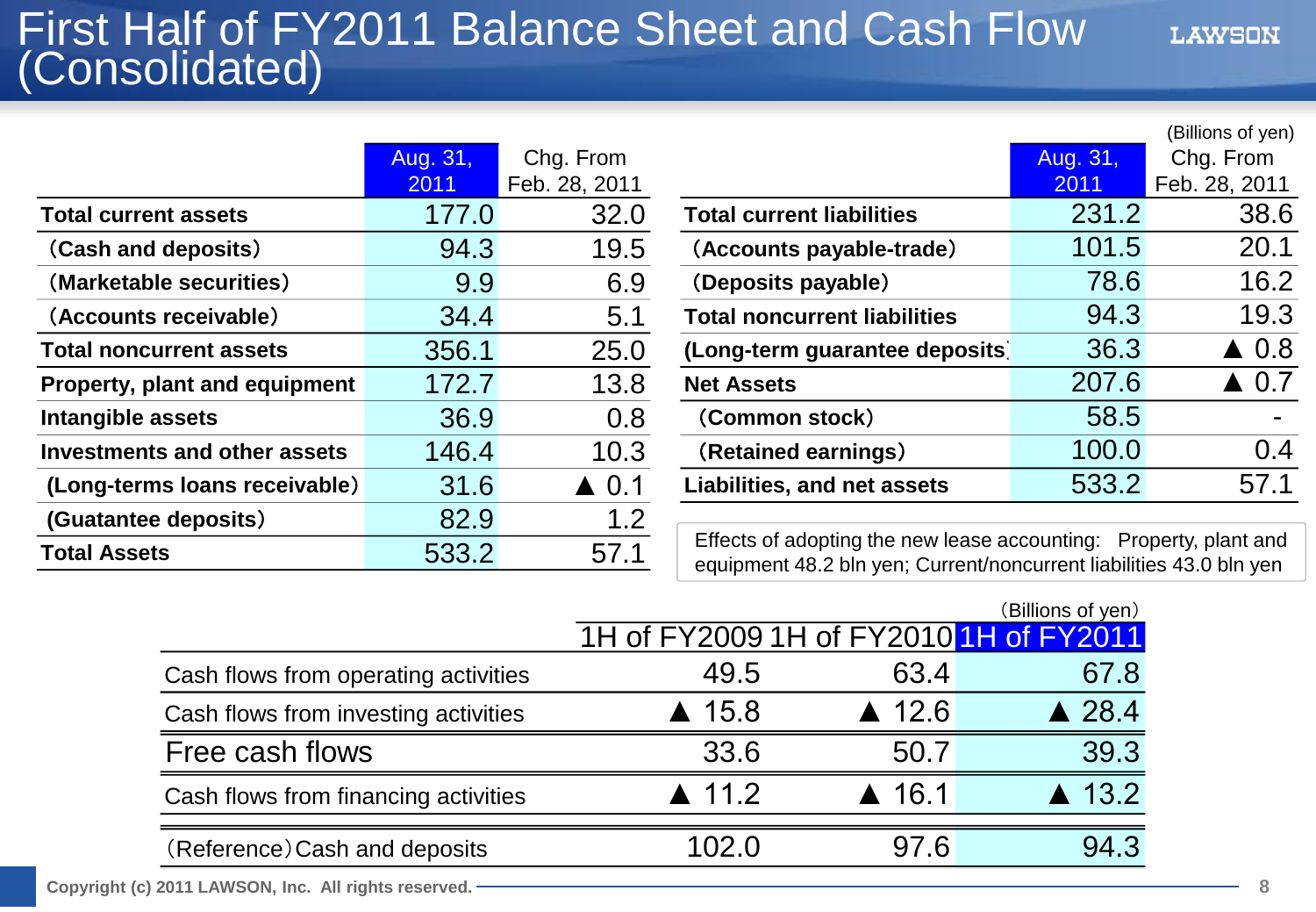### Fiscal 2011 Consolidated Results Forecasts

|                                       | <b>FY2009</b> | FY2010  | <b>FY2011</b> | (Forecast)        |                                          |
|---------------------------------------|---------------|---------|---------------|-------------------|------------------------------------------|
| (Billions of yen)                     | Actual        | Actual  | Plan          | YoY               |                                          |
| Net sales of all stores               | 1,666.1       | 1,682.8 | 1,808.0       | 107.4%            |                                          |
| <b>Operating profit</b>               | 50.2          | 55.5    | 61.5          | 110.7%            |                                          |
| Operating profit ratio                | 3.0%          | 3.3%    | 3.4%          | 0.1 <sub>pp</sub> |                                          |
| Recurring profit                      | 49.4          | 54.5    | 60.4          | 110.6%            |                                          |
| Net profit                            | 12.5          | 25.3    | 23.5          | 92.6%             |                                          |
| <b>ROE</b>                            | 6.5%          | 12.8%   | $11.4\%$ *    | $\triangle$ 1.4pp | *Approximate<br>estimated ROE            |
| EPS(Yen)                              | 126.67        | 254.61  | 235.31        | 92.4%             | of 14.5% when excluding                  |
| Dividend payout ratio                 | 126.3%        | 66.8%   | 76.5%         | 9.7pp             | loss on disaster and<br>asset retirement |
| Dividend per share (Yen)              | 160           | 170     | 180           | 10                | obligations                              |
| Total number of stores in Japan       | 9,761         | 9,994   | 10,374        | 380               |                                          |
| (Non-Consolidated)                    |               |         |               |                   |                                          |
| Gross profit at existing stores (YoY) | 96.8%         | 101.4%  | 102.8%        | 1.4 <sub>pp</sub> |                                          |
| Net sales at existing stores (YoY)    | 95.9%         | 100.8%  | 104.0%        | 3.2 <sub>pp</sub> |                                          |
| Gross profit margin ratio             | 30.4%         | 30.6%   | 30.3%         | $\triangle$ 0.4pp |                                          |

Aim to increase operating profit by enhancing products and thoroughly implementing PRISM.

■ Use Ponta card purchase data analysis, provide merchandise assortment that matches each store location and area, and expand customer base so as to increase the number of customers.

Gross profit margin is expected to deteriorate (down 0.8 pp) due to the effects of cigarette sales but improve by 0.4 pp excluding cigarettes, thanks to development of value-added products by leveraging raw material procurement advantages.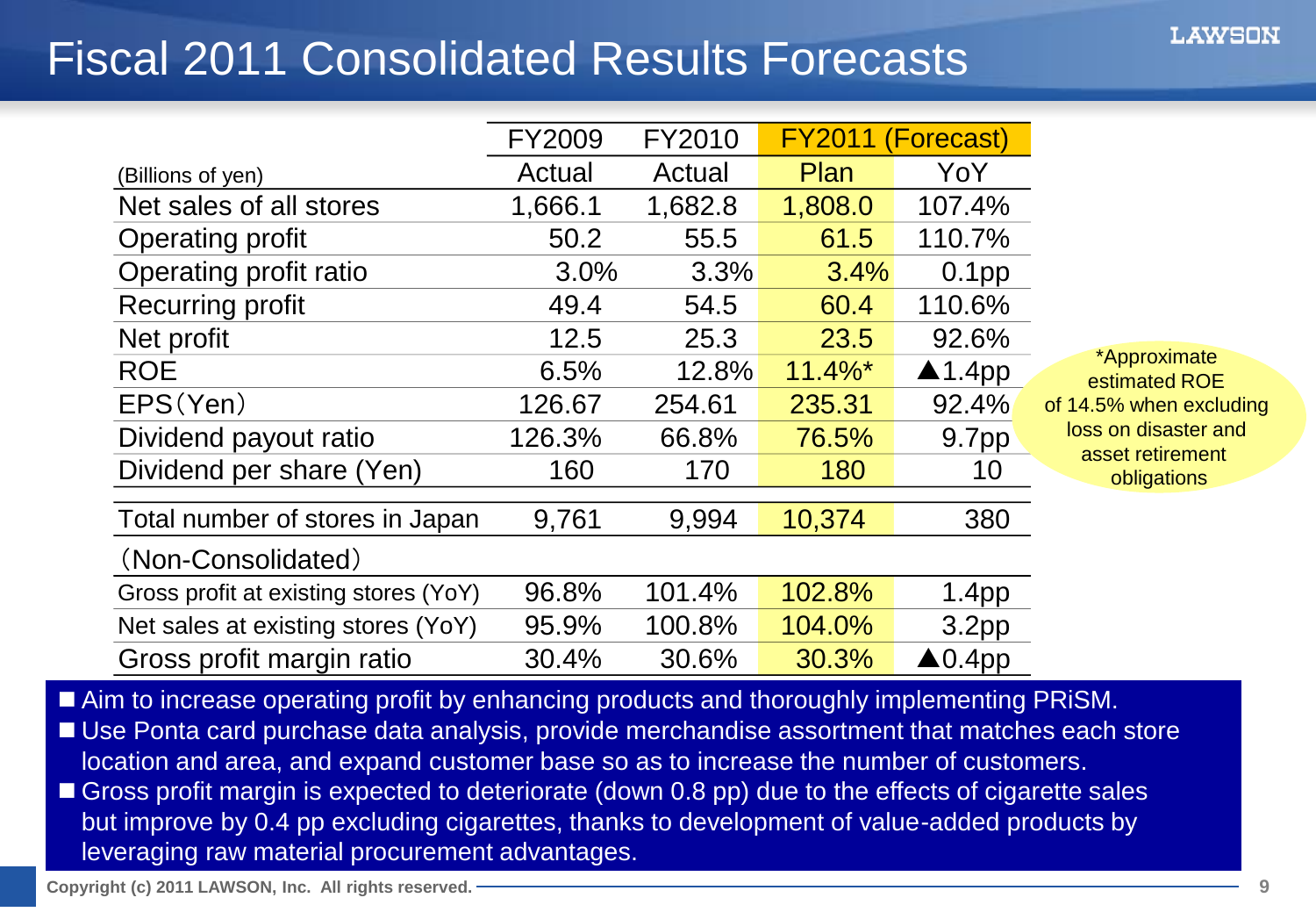# Initiatives Adopted in the First Half of FY2011

Genichi Tamatsuka Chief Operating Officer CVS Operating Group CEO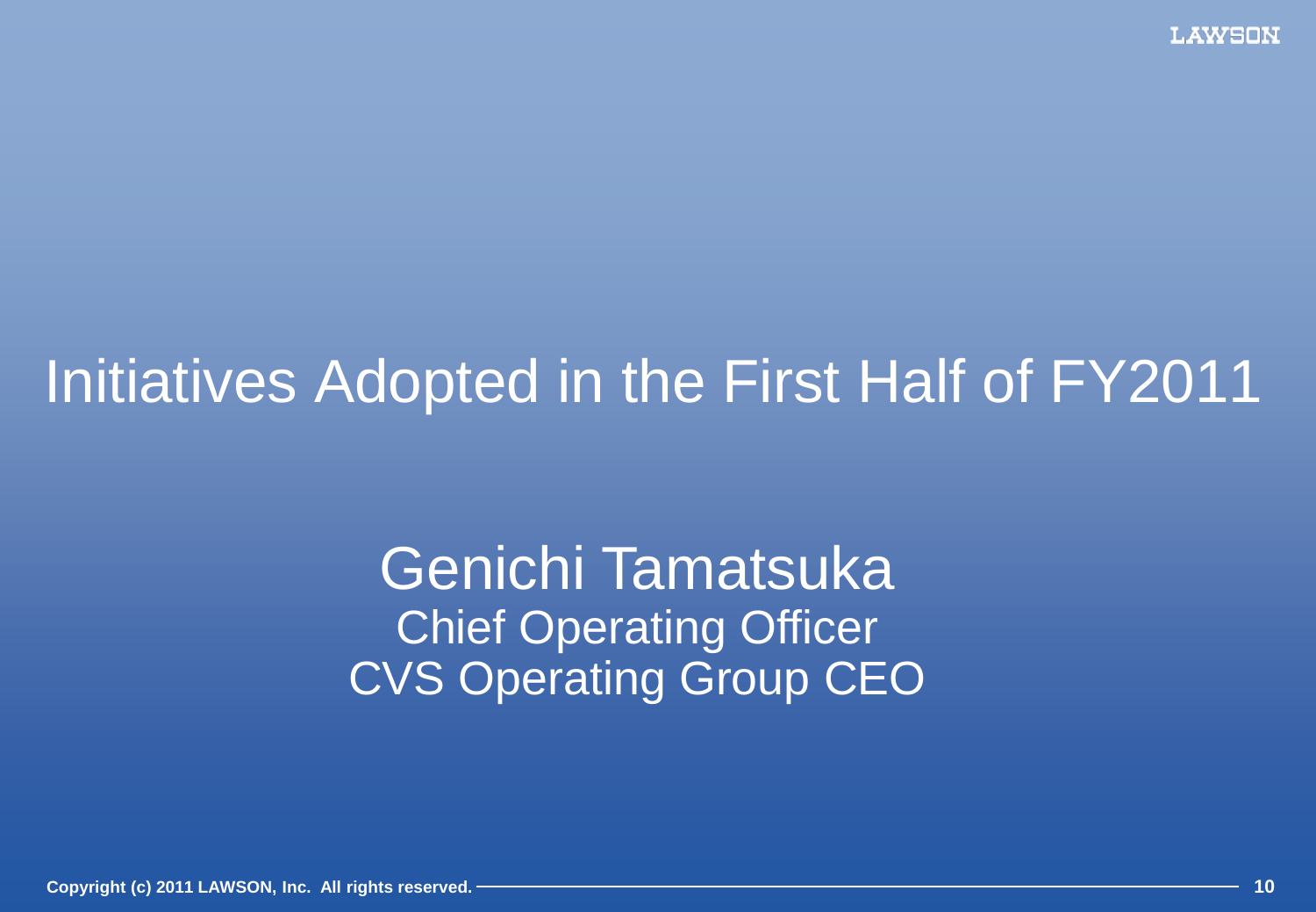### Priority Issues in the First Half of FY2011

- 1. Expansion of customer base
	- Further development of Lawson's own products
	- Enhancement of fresh food-type convenience stores
- 2. Reduction in opportunity loss and status update on PRiSM
- 3. Promotion of direct communication with franchise owners

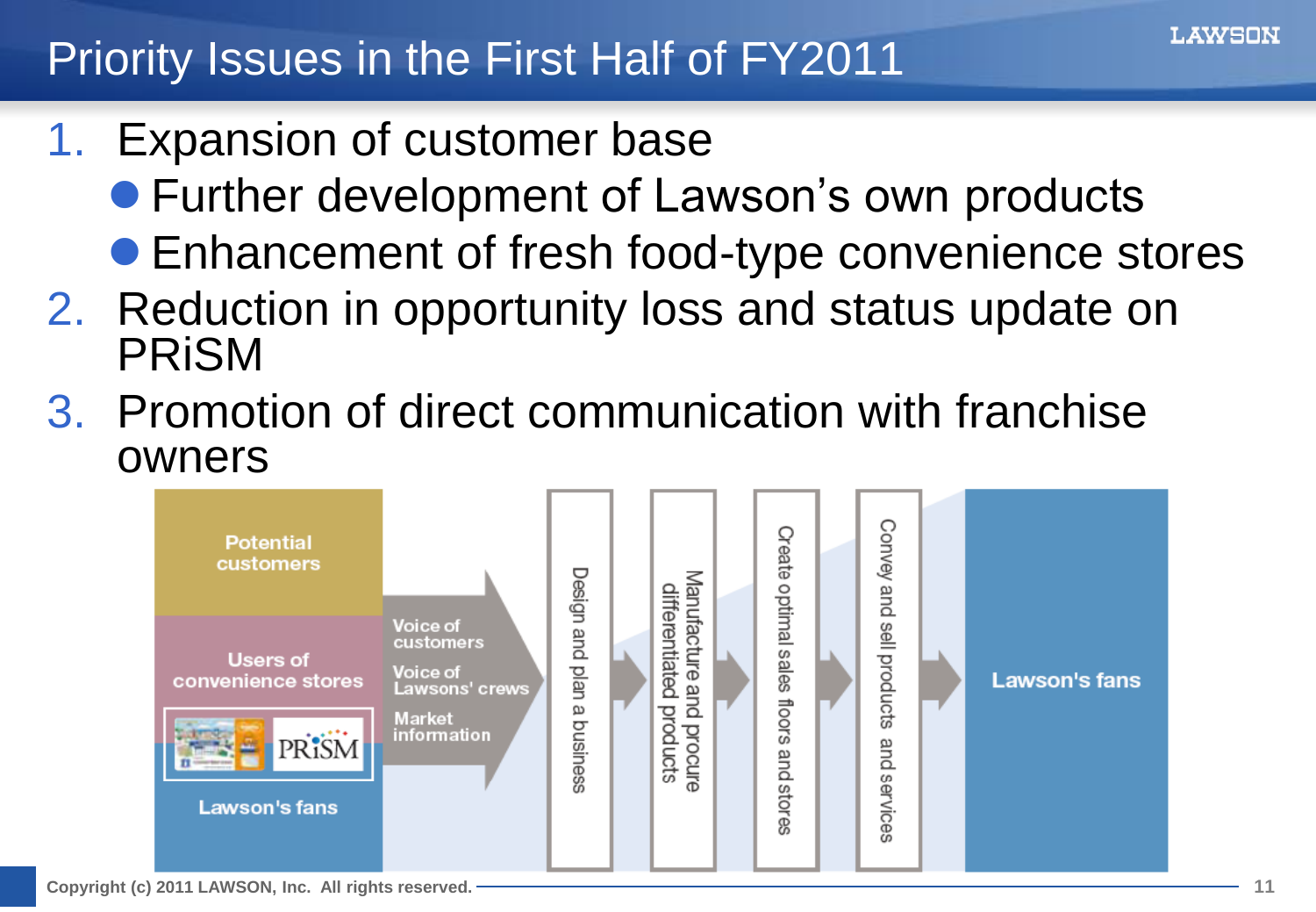#### 1. Expansion of Customer Base: Further Development of Own Products



**Lawson's own products targeting women and seniors have been developed by leveraging card data and advantages in raw material procurement.**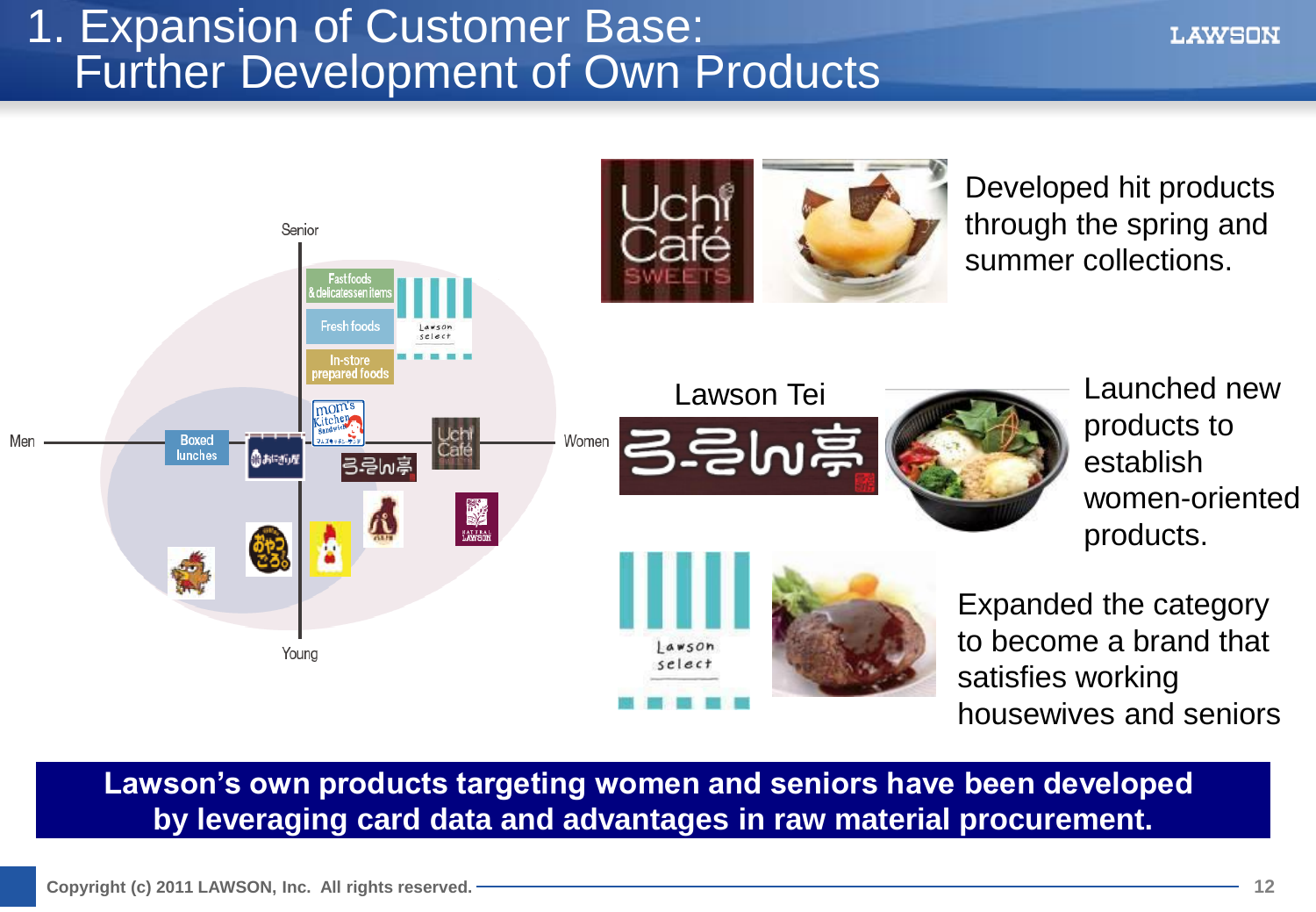#### 1. Expansion of Customer Base: Further Development of Own Products

#### Example:

Change in the number of lunch boxes purchased when 100 customers visit the store



#### **Introduction of chilled lunch boxes increased the number of lunch boxes purchased by women**.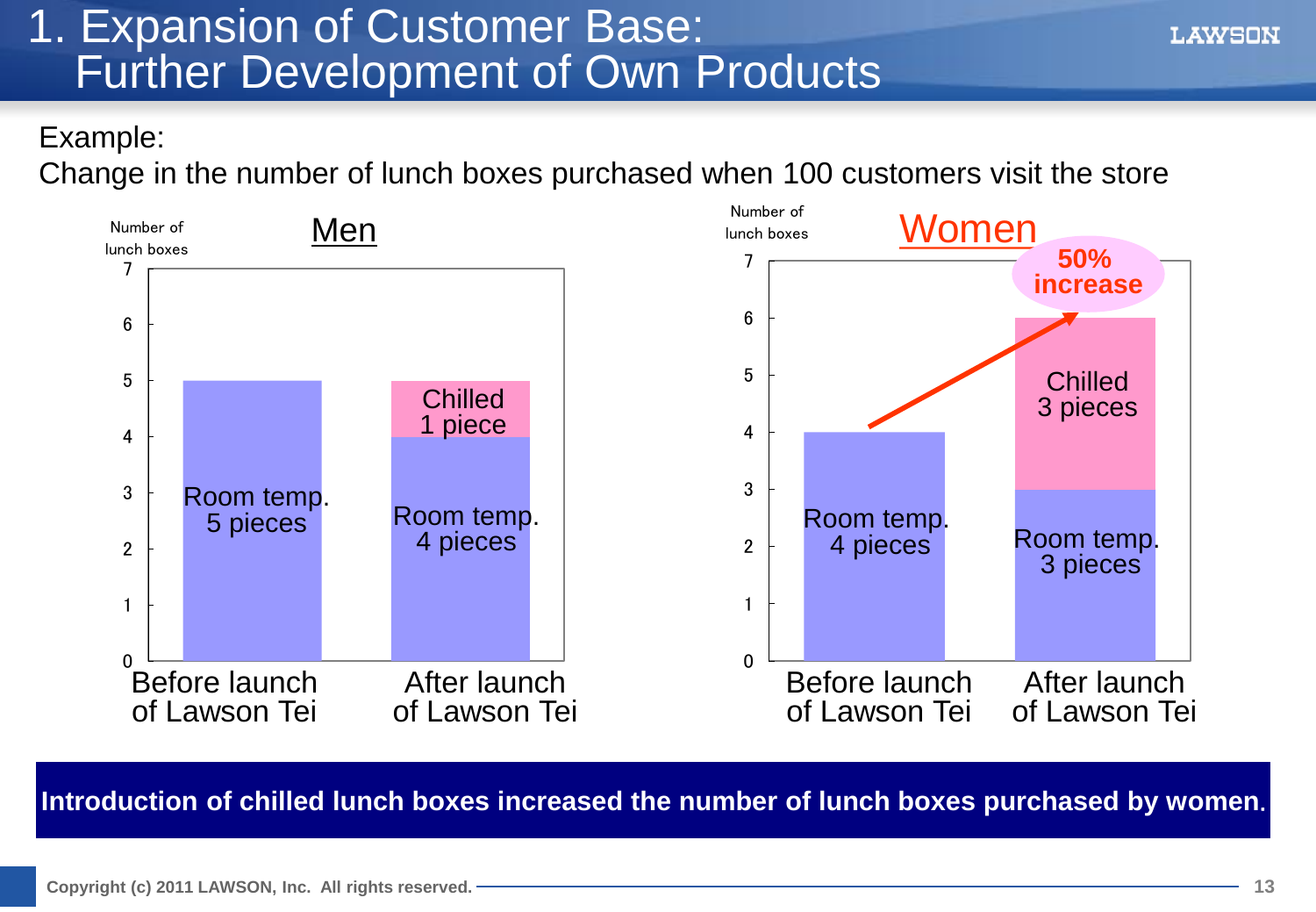#### 1. Expansion of Customer Base: Enhancement of Fresh Food-type CVS





Note: The number of LAWSON STORE100 stores includes the former SHOP99 stores. The number of fresh food-type LAWSON stores in the first half of fiscal 2011 includes those with three rows of shelves in addition to the former hybrid type (with one line of gondola shelving.)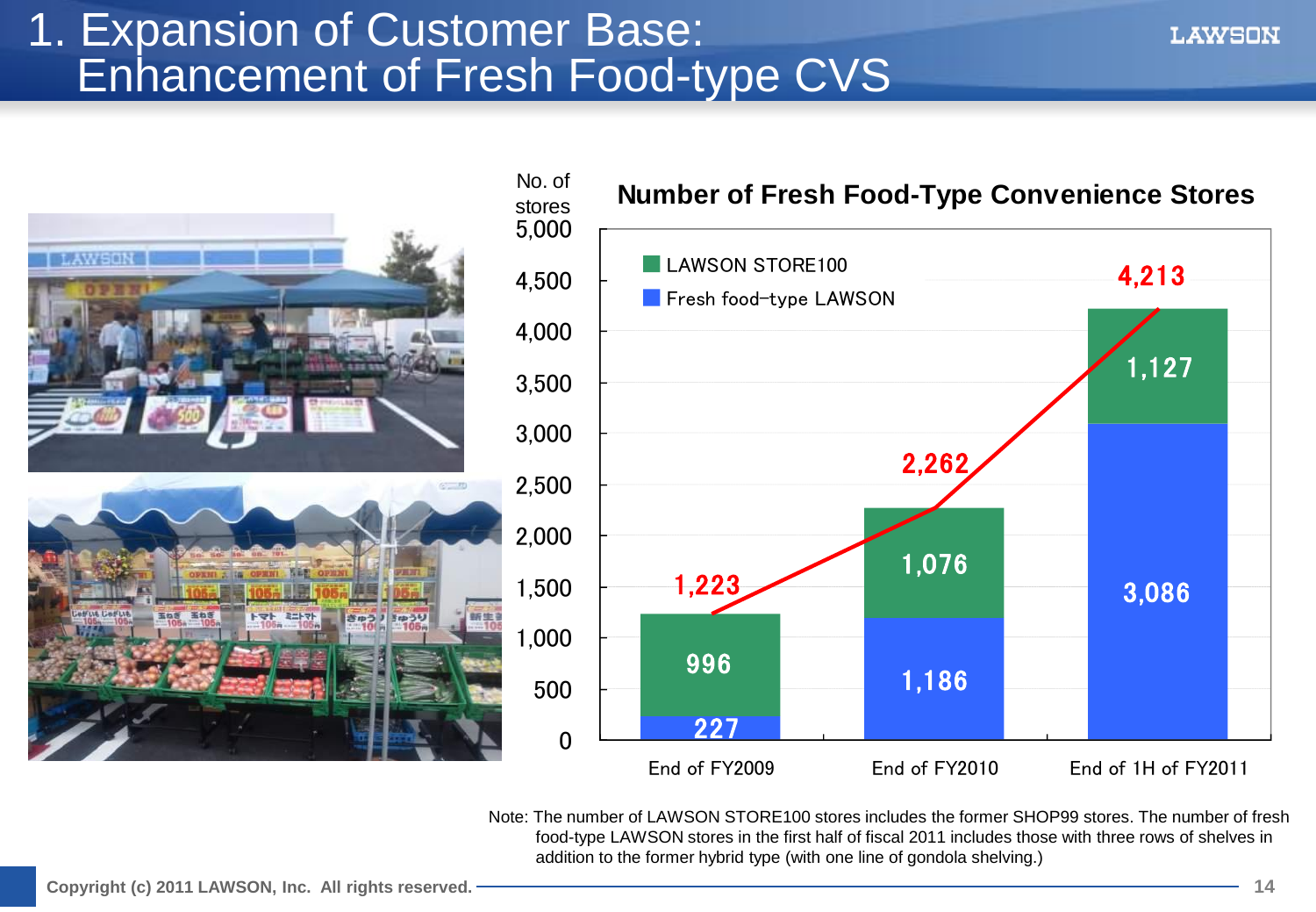#### 1. Expansion of Customer Base: Enhancement of Fresh Food-type CVS

Example:

Survey sampling of a store in the north Chiba area (Comparison of data for August 2010 and 2011)







**Thanks to conversion to the hybrid type, the number of customers and spend per customer increased sharply and boosted overall daily sales.**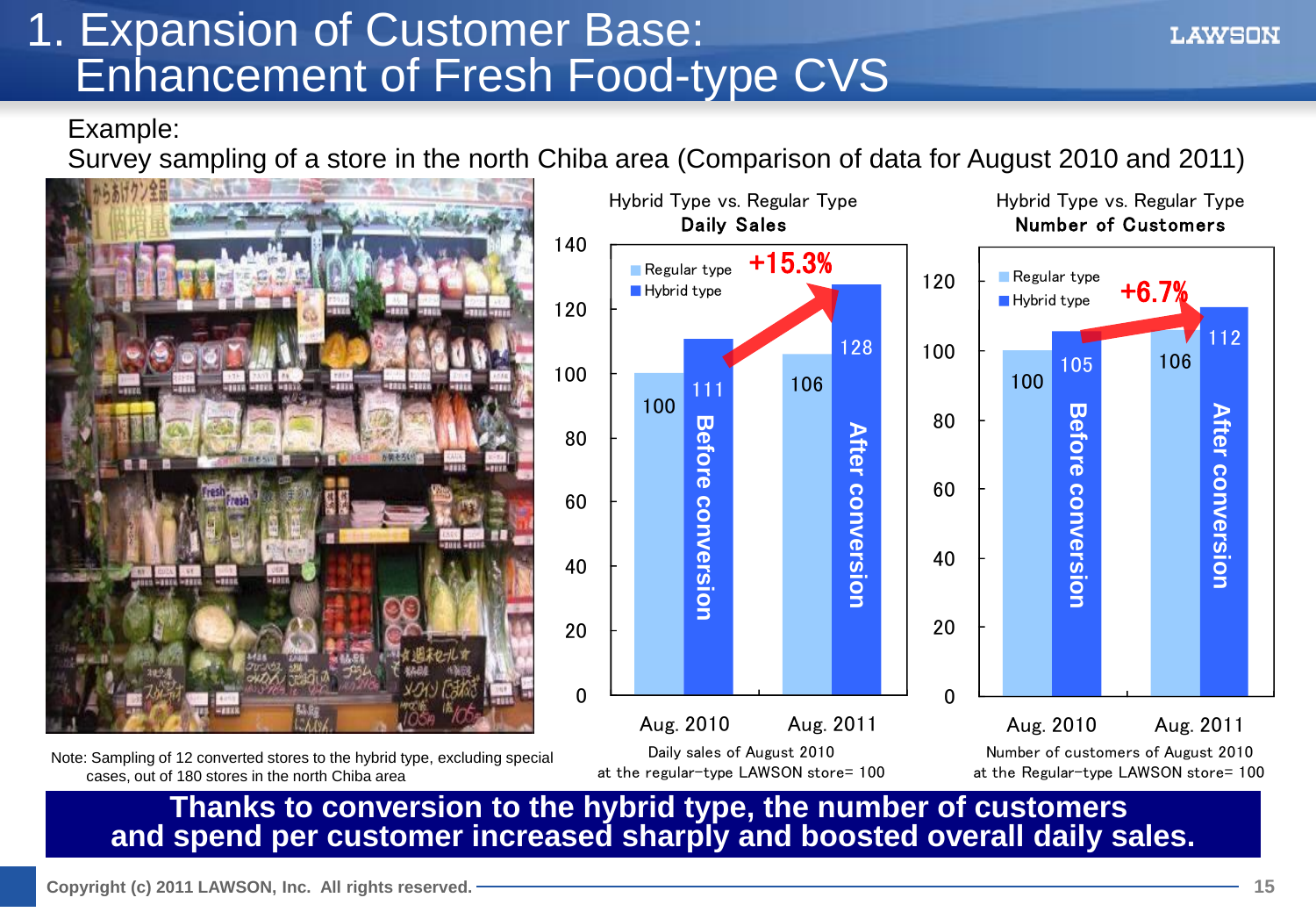### 1. Expansion of Customer Base: Increase in Senior and Female Customers

Example:

Survey sampling of a store in the north Chiba area (Comparison of data for August 2010 and 2011)

180

200

Persons **and Over**

**Customers Aged 50** 

+17.5%

Effects of conversion to hybrid format ■Number of customers of sampling stores increased 7%, which was far beyond the growth rate for overall customers (1% increase).

**Customers aged 50 and over:** Increased 18%

**Female customers:** Increased 13%

Note: Sampling of 12 converted stores to the hybrid type, excluding special cases, out of 180 stores in the north Chiba area



300

Persons

**Female Customers**

L AWSON

 $+13.3%$ 

**Conversion to a hybrid format led to an increase in senior and female customers.**

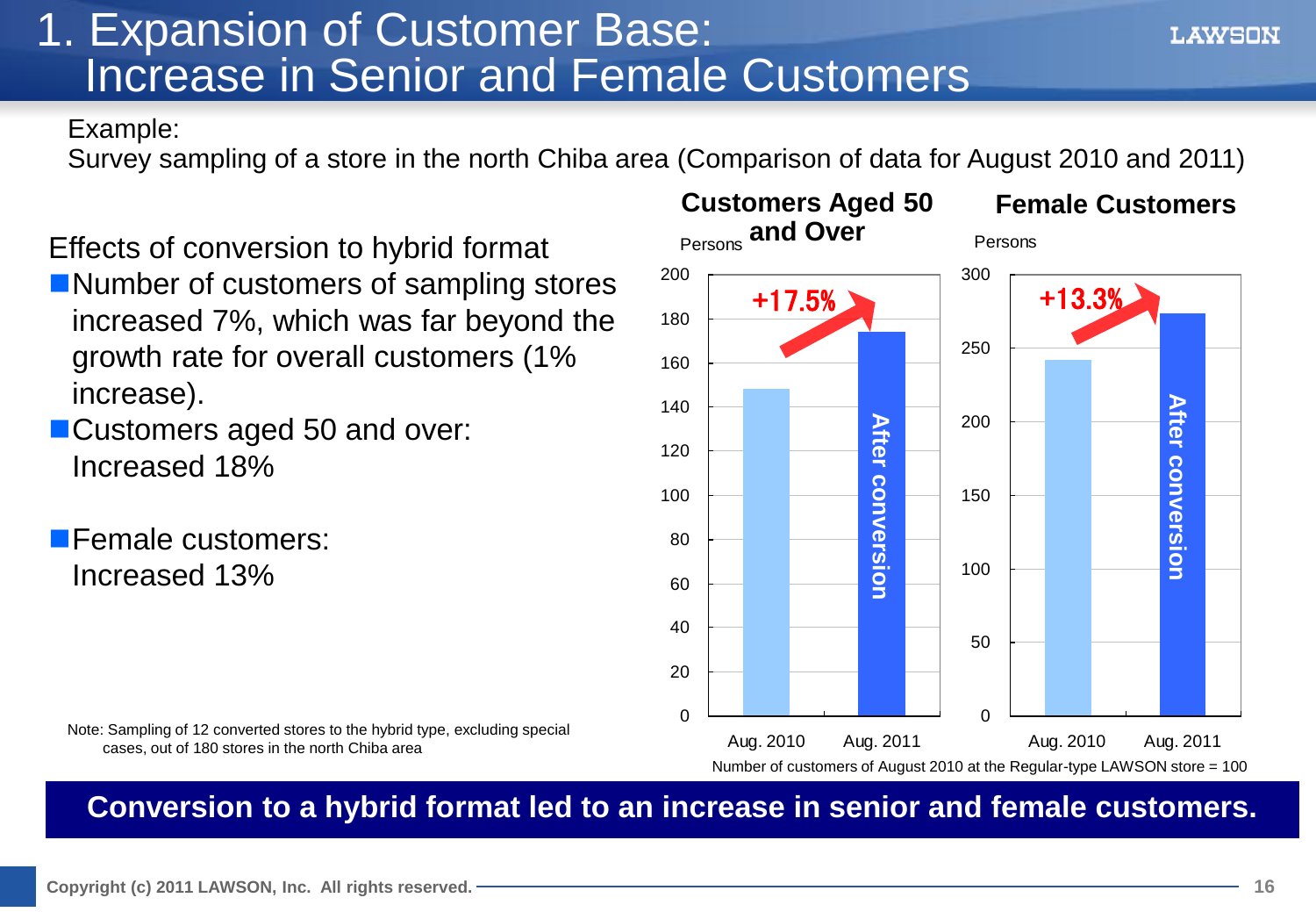#### 2. Reduction in Opportunity Loss and Status Update on LAWSDN PRiSM



Note: Meal order placement method adopted to suit number of customers and purchase rate; dry goods order placement method adopted to maintain a certain level of inventories.

**More accurate order placement and less time-consuming ordering procedure result in reduction in opportunity loss.**

**Copyright (c) 2011 LAWSON, Inc. All rights reserved. 17**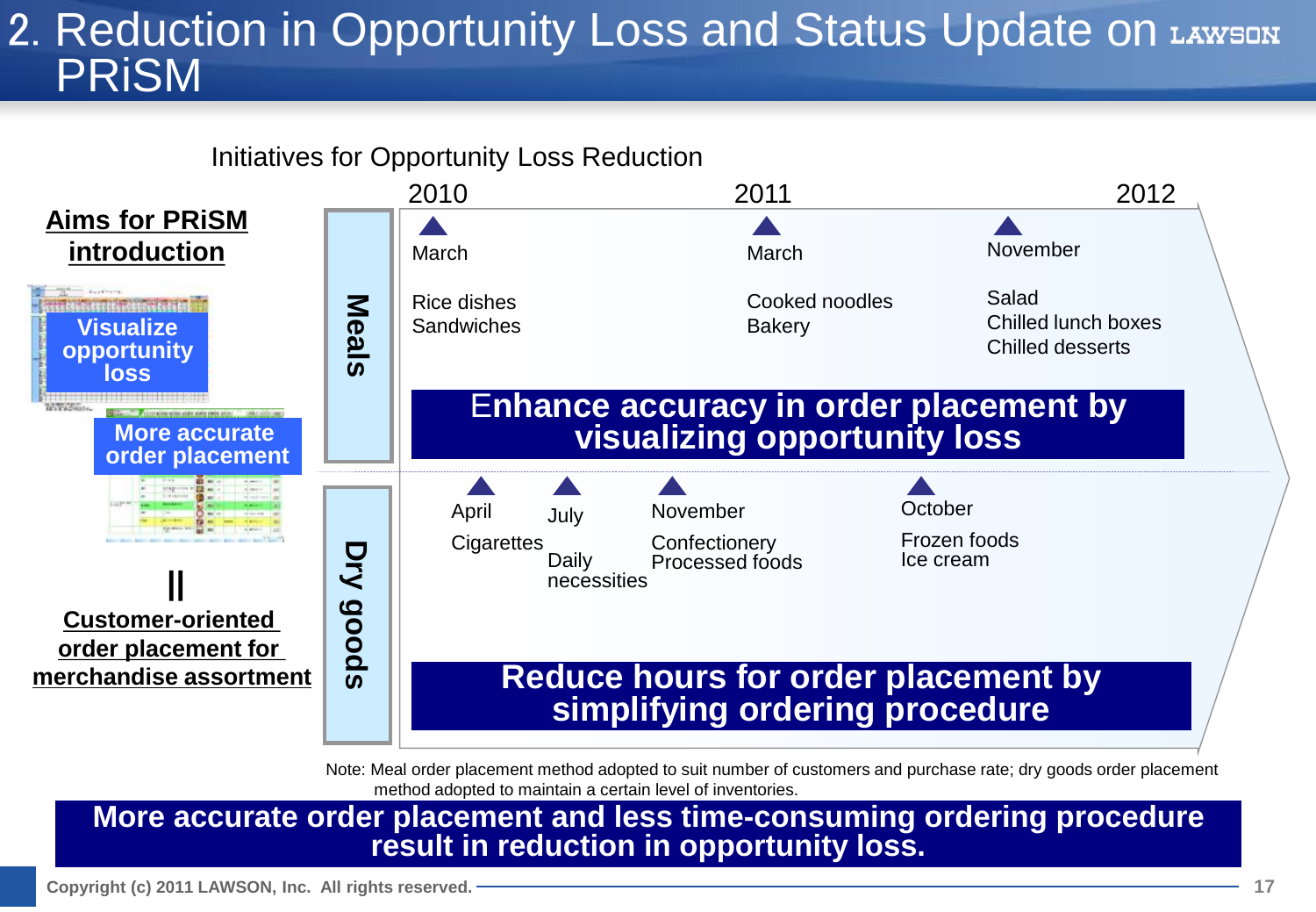#### 3. Promotion of Direct Communication with Franchise **LAWSON Owners**

#### ■ Lawson seminars (14 seminars in 4 locations per year) ※ Due to the earthquake in March, the number of seminars held has dropped in fiscal 2011.

- **Franchise owners' meetings (20 meetings in 18** locations per year)
- Workshops at branches (76 branches, monthly)

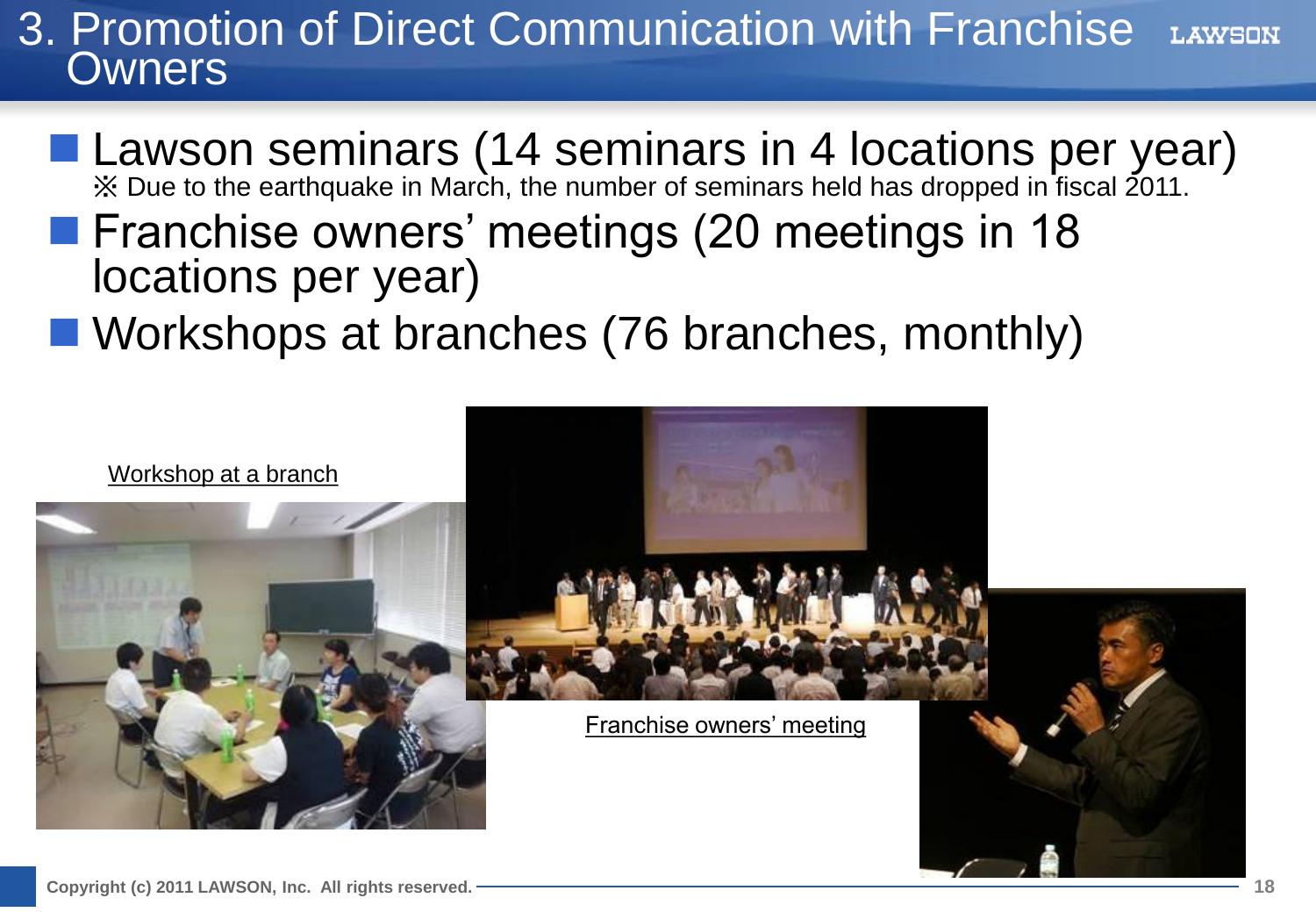# Aiming to Become an SPA\* -Type (Real/Virtual) Retailer

## Takeshi Niinami President & CEO

\* Specialty store retailer of Private label Apparel

**Copyright (c) 2011 LAWSON, Inc. All rights reserved. 19**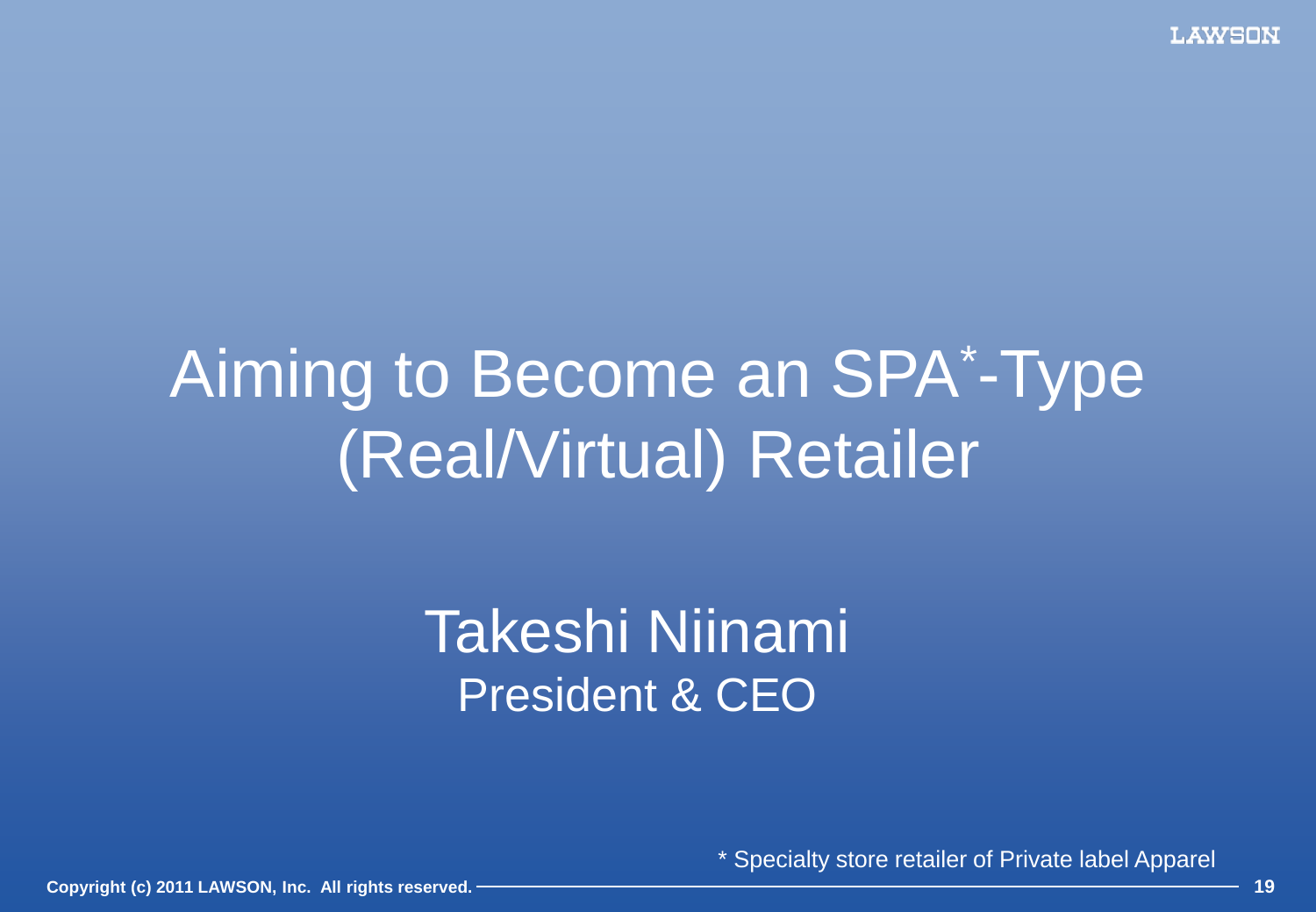#### Japan's Retail and Convenience Store Industry



"Survey of Commerce," Ministry of Economy, Trade and Industry, 2010 "Estimates of Market Size of Food Service Industry," Foodservice Industry Research Institute, 2010

"Drug Store Survey Data," Japan Association of Chain Drug Stores, 2010

 **Expansion of customer base (women and seniors) Increase in repeat rates (existing and potential customers)**

Source: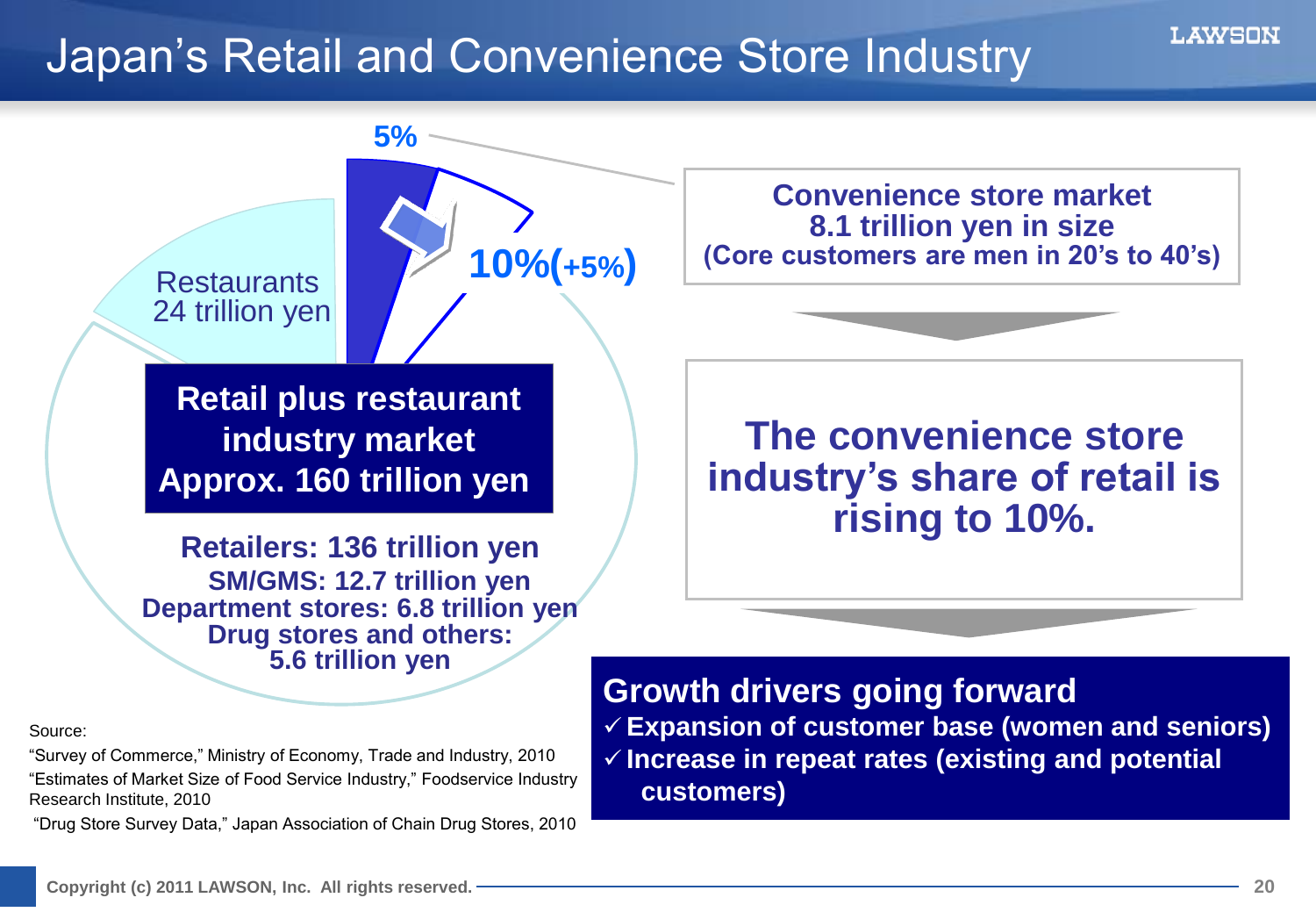| Initiatives                                                                        | <b>Results</b>                                                                                                                                                                                  |
|------------------------------------------------------------------------------------|-------------------------------------------------------------------------------------------------------------------------------------------------------------------------------------------------|
| <b>Enhance fresh food-type</b><br>convenience stores                               | The number of fresh food-type convenience stores<br>will increase to 5,000 by the end of FY2011.                                                                                                |
| <b>Promote Lawson's</b><br><b>Customer Relationship</b><br><b>Management (CRM)</b> | Ponta card members numbered approx. 35 million.<br>Sales to card members exceeded 35% of total sales.<br>Products have been differentiated by adding more<br>value in raw material procurement. |
| <b>Develop</b><br>e-commerce businesses                                            | <b>Further penetration to Ponta members</b><br>Formed an alliance with Yahoo!<br>Opened an online shopping mall                                                                                 |
| <b>Develop</b><br>overseas businesses                                              | Reorganized operations of a subsidiary in Shanghai<br>Opened stores in new areas in Asia                                                                                                        |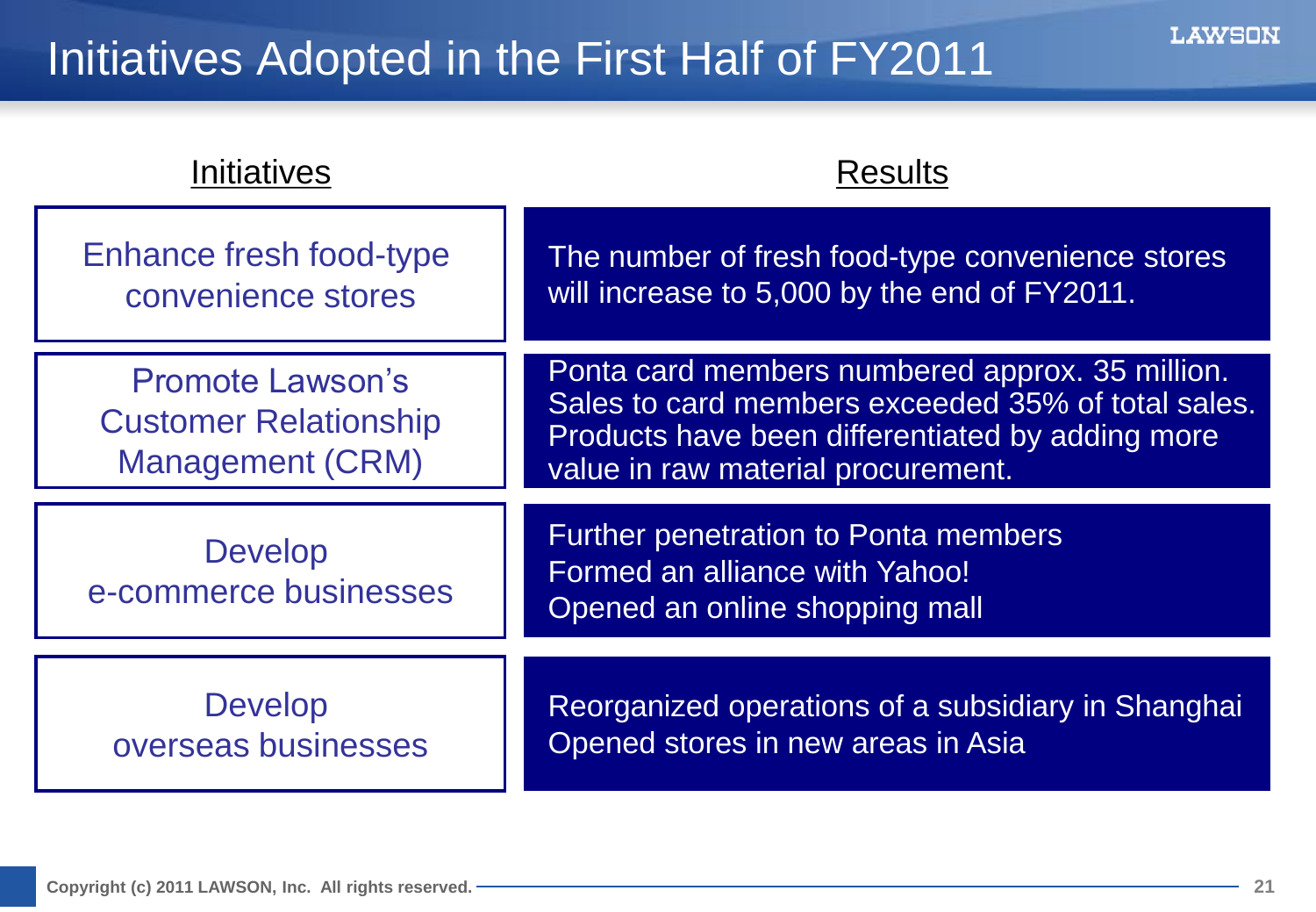## SPA-Type Functions Strengthened by CRM and SCM<sup>LAWSON</sup>

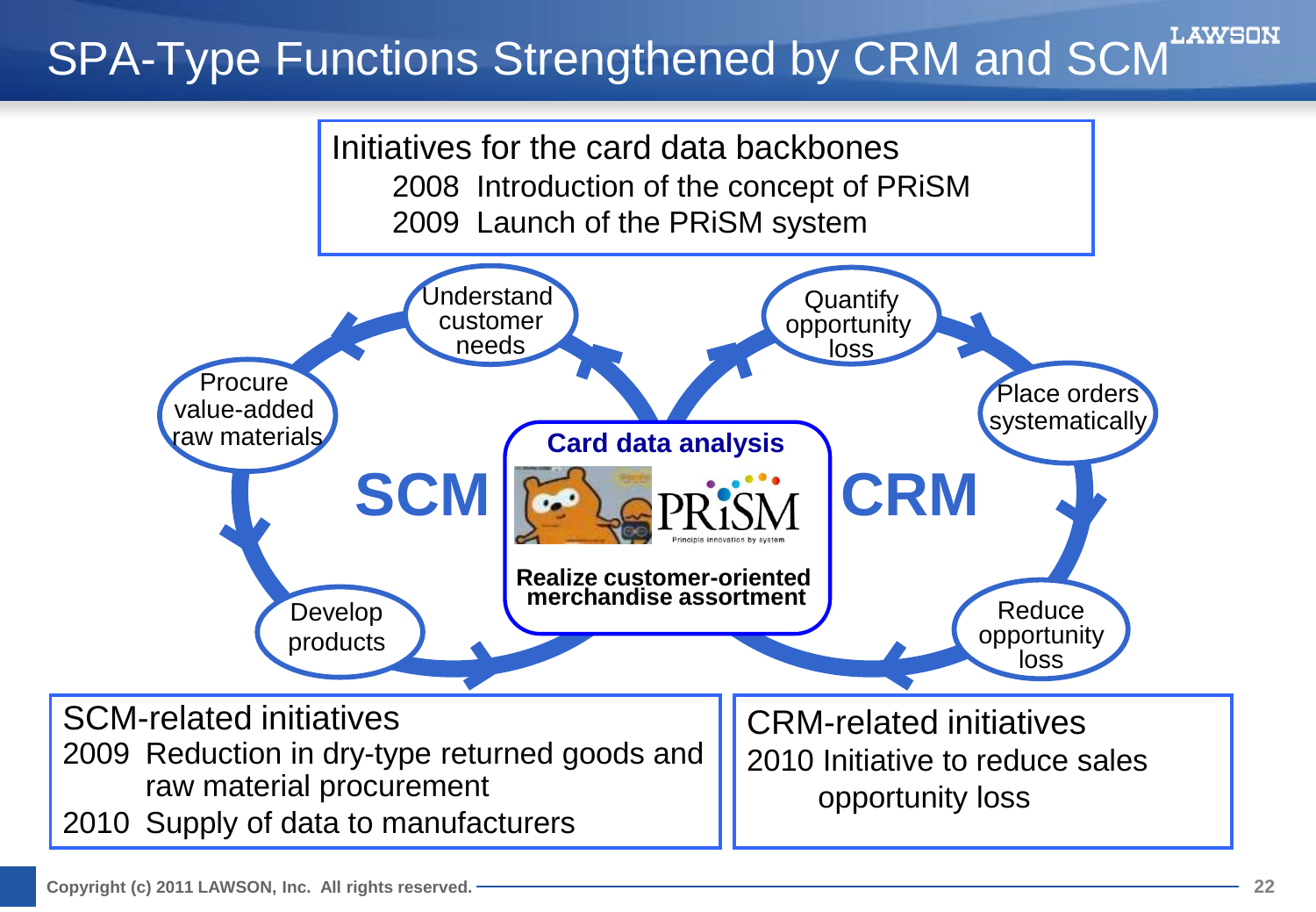#### Increase Customers' Wallet Share



**Lawson is expanding its share of spend by customers by increasing merchandise assortments and channels through its online shopping mall.**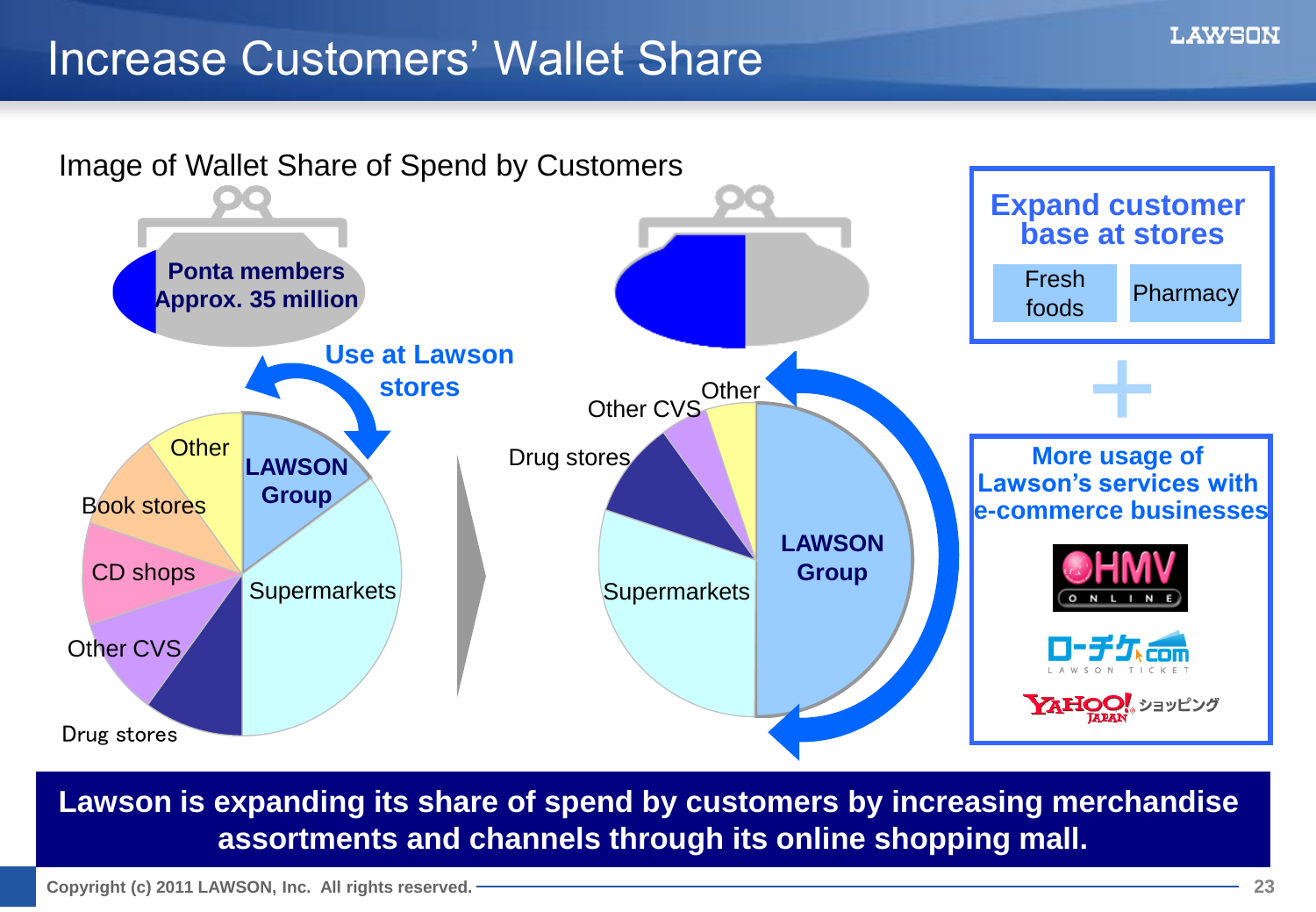### Develop Overseas Businesses

Export accumulated know-how in "Japanese-type convenience stores that use SCM and CRM" to other countries

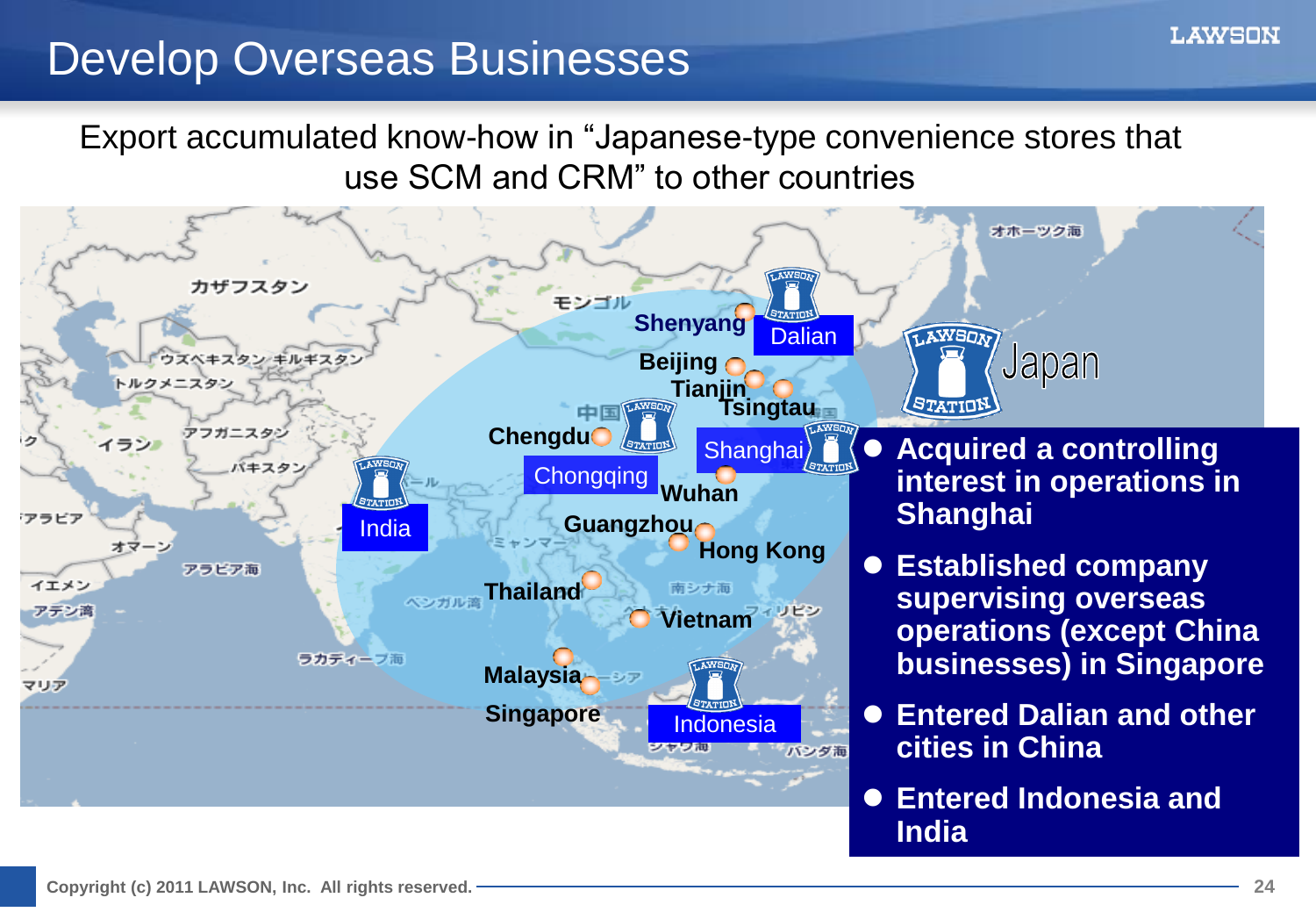### Targeting ROE of 20%



2002 2003 2003 2004 2005 2006 2007 2008 2009 2010 2011

#### **We are aiming for an ROE of 20%, the global standard, while ensuring disciplined investments and dividend growth.**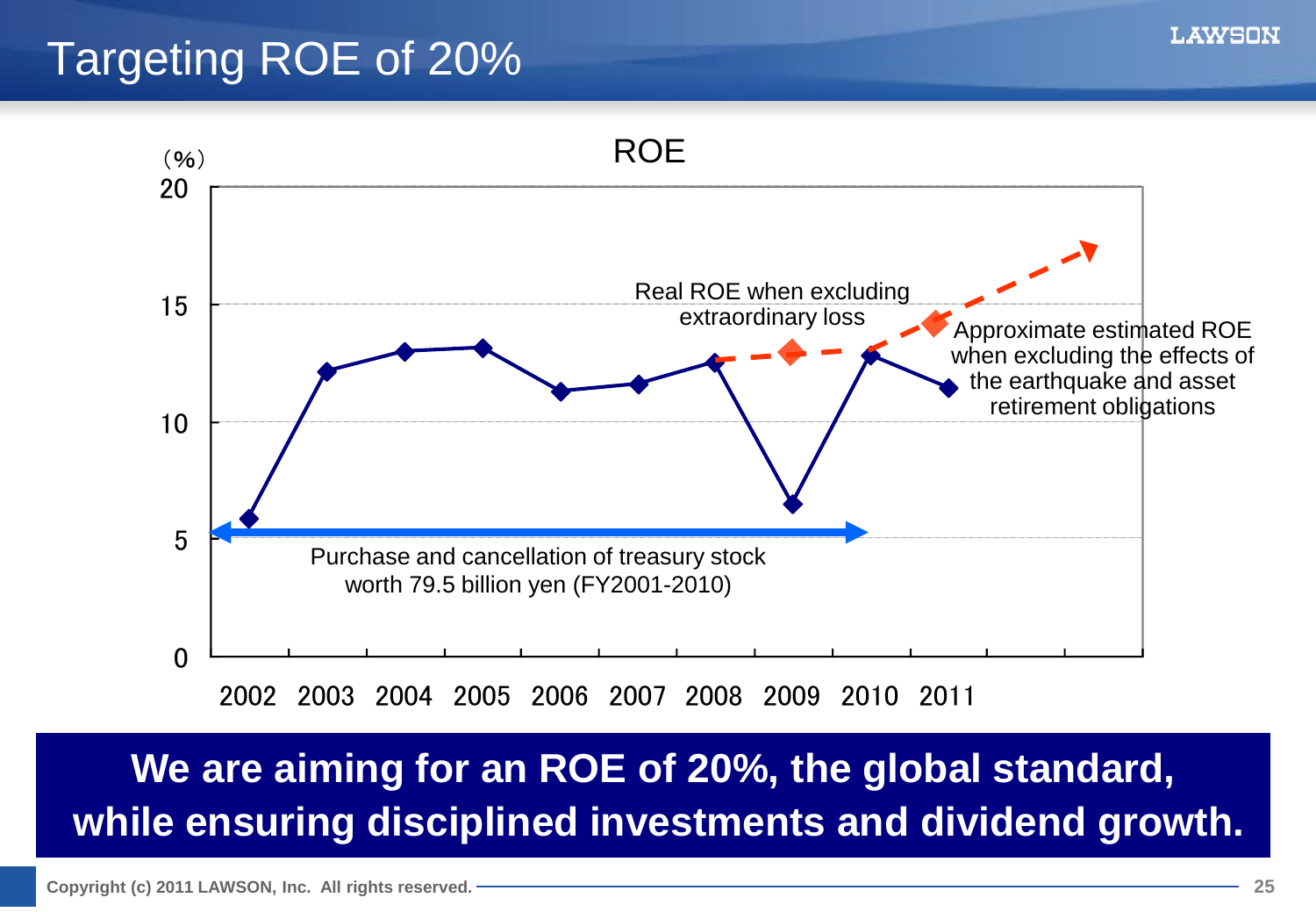#### Medium- to Long-Term Goals for 2020: Achieve Earlier than Planned



**Our target is to achieve operating profit of 100 billion yen.**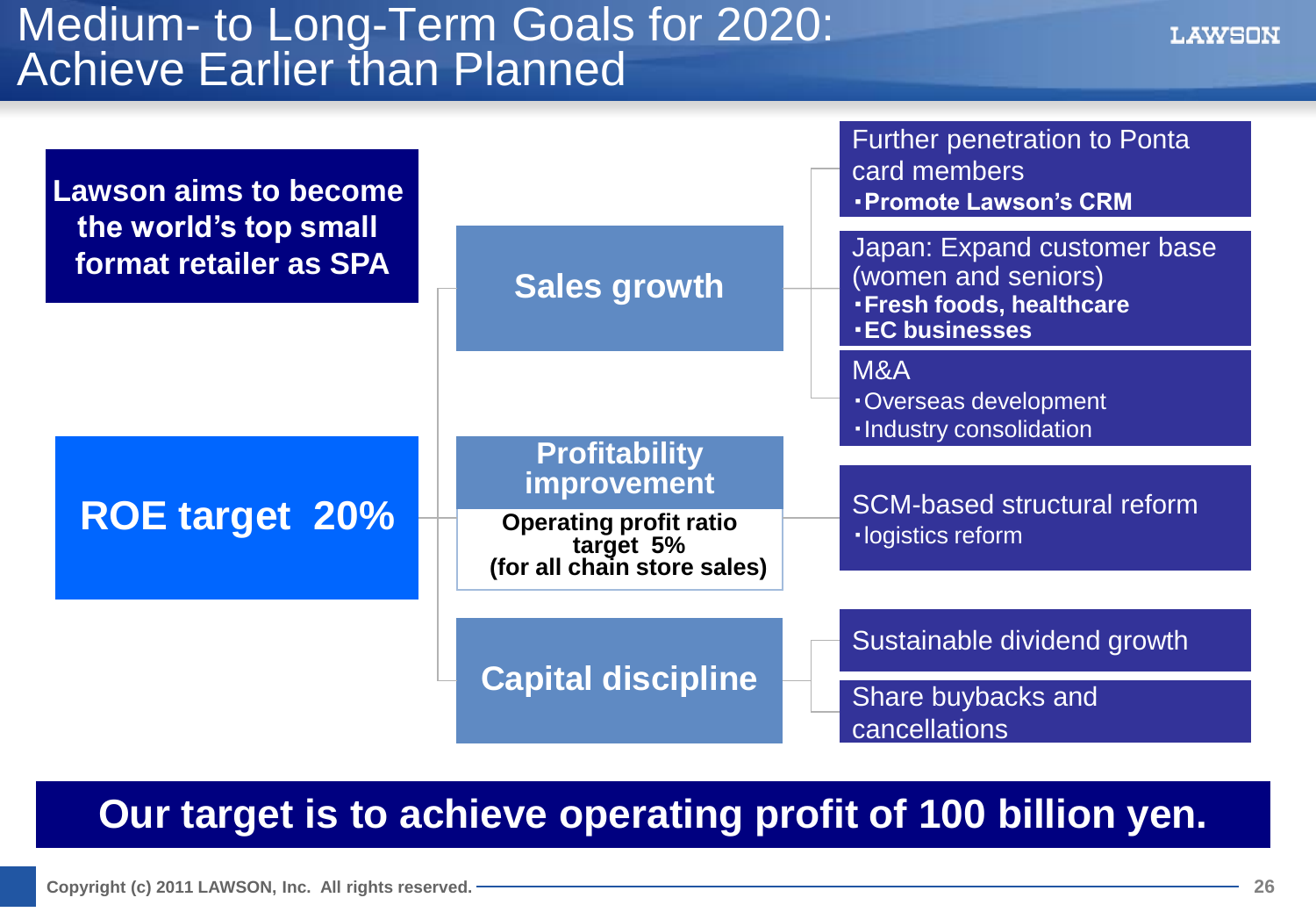### Sustainable Dividend Growth



**Sustained dividend increase (Plan to increase per-share dividend by 10 yen to 180 yen) Continue to reward shareholders (dividend growth, share buybacks and cancellation) Improve capital efficiency while aiming for an ROE of 20%**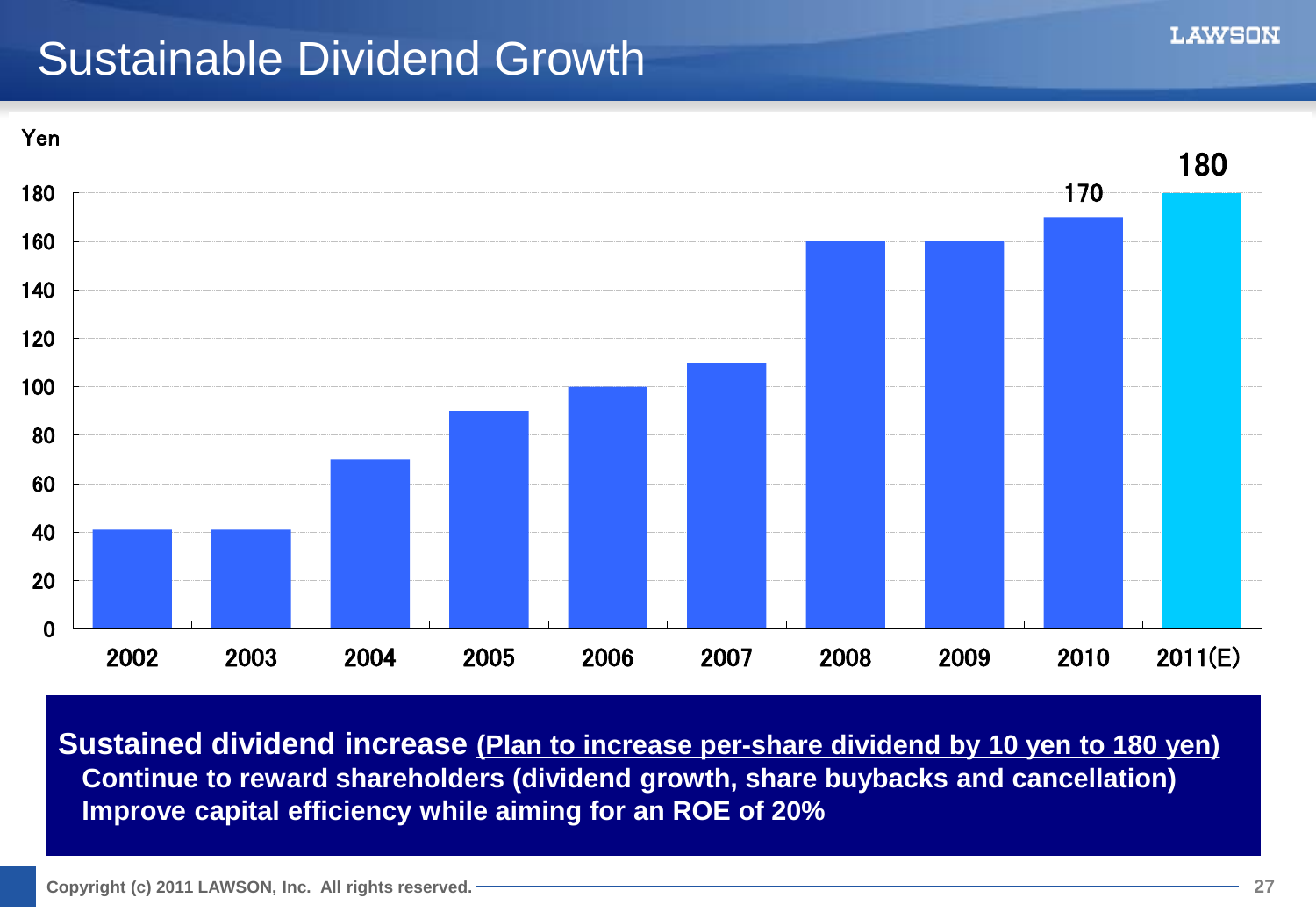# Reference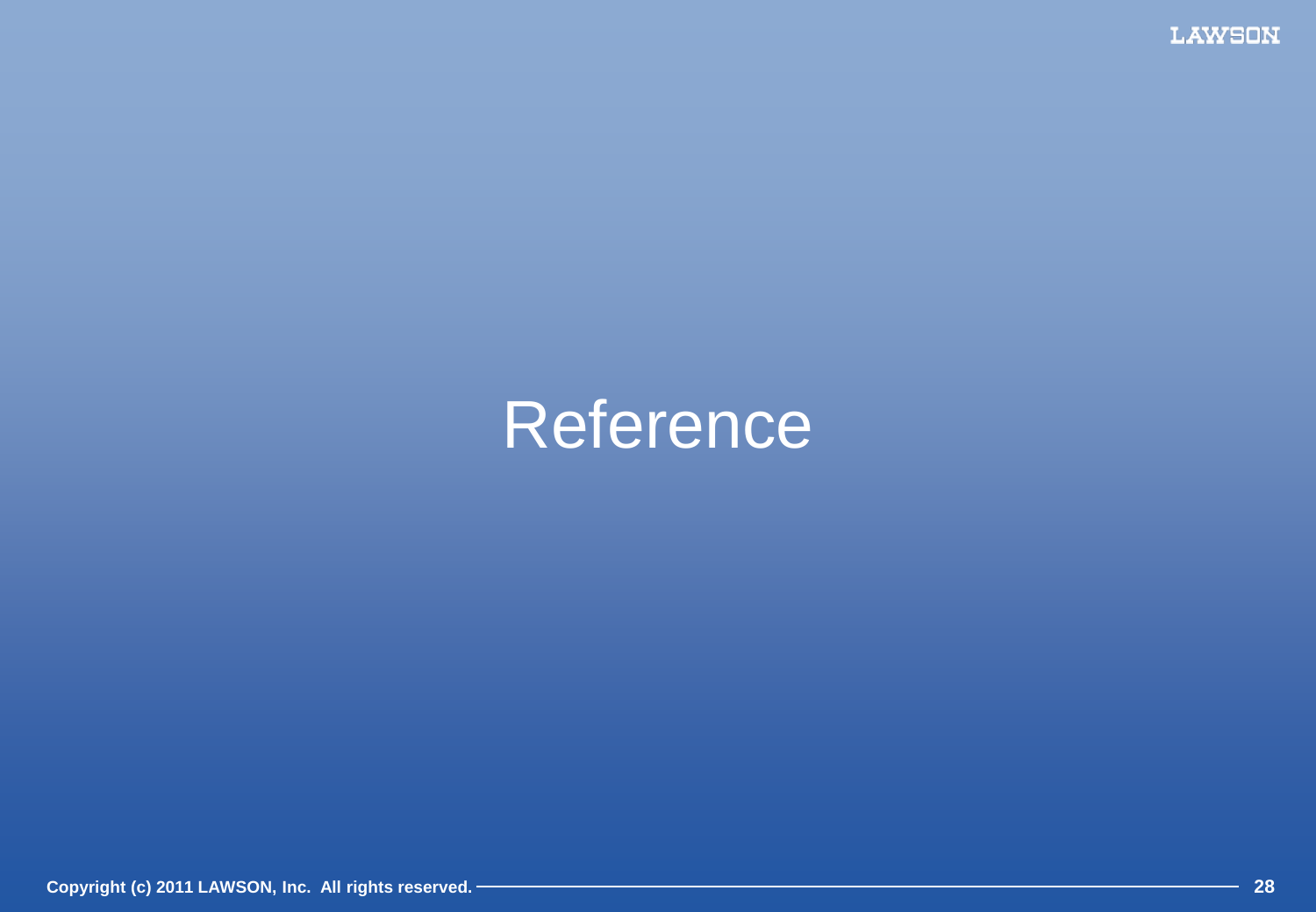|                                       | FY2011 (Forecast) |                  |         |                       |  |  |  |
|---------------------------------------|-------------------|------------------|---------|-----------------------|--|--|--|
| (Consolidated: Billions of yen)       | 1H Plan           | <b>1H Actual</b> | 2H Plan | <b>Full-Year Plan</b> |  |  |  |
| Net sales of all stores               | 884.0             | 916.1            | 891.8   | 1,808.0               |  |  |  |
| <b>Operating profit</b>               | 28.5              | 32.5             | 28.9    | 61.5                  |  |  |  |
| Operating profit ratio                | 3.2%              | 3.6%             | 3.2%    | 3.4%                  |  |  |  |
| <b>Recurring profit</b>               | 27.6              | 32.6             | 27.7    | 60.4                  |  |  |  |
| Net profit                            | 5.3               | 8.9              | 14.5    | 23.5                  |  |  |  |
| (Non-Consolidated)                    |                   |                  |         |                       |  |  |  |
| Gross profit at existing stores (YoY) | 102.0%            | 104.0%           | 101.5%  | 102.8%                |  |  |  |
| Net sales at existing stores (YoY)    | 103.5%            | 106.4%           | 101.5%  | 104.0%                |  |  |  |
| Gross profit margin ratio             | 30.5%             | 30.2%            | 30.3%   | 30.3%                 |  |  |  |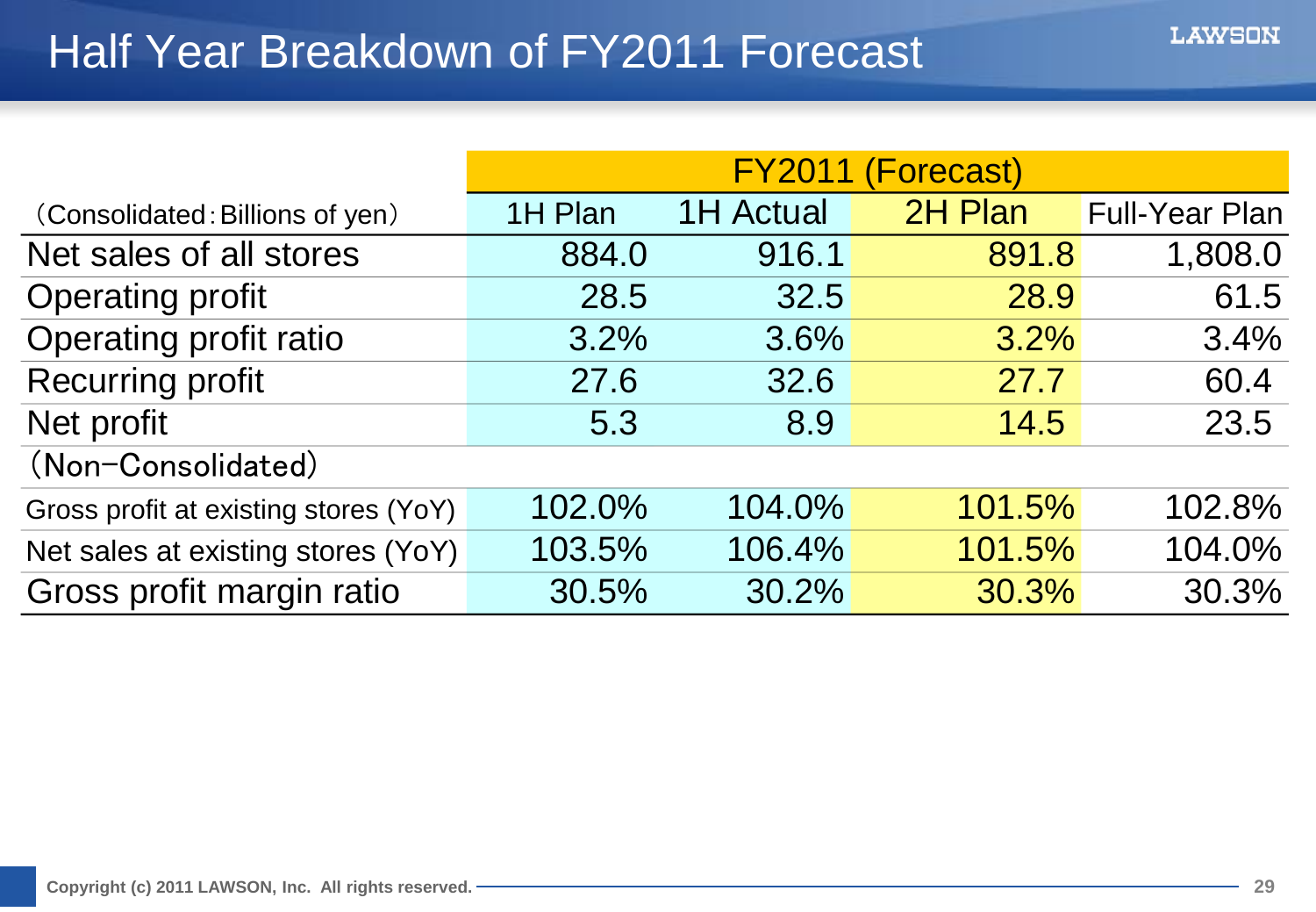|                                         | 1H FY2009 | 1H FY2010 | <b>1H FY2011</b> | FY2011 (Full-Year) |
|-----------------------------------------|-----------|-----------|------------------|--------------------|
| (Consolidated: Billions of yen)         | Actual    | Actual    | Actual           | Plan               |
| <b>New Stores</b>                       | 9.6       | 7.1       | 9.8              | 19.0               |
| <b>Existing Stores</b>                  | 3.9       | 3.7       | 4.8              | 10.0               |
| <b>IT-related</b>                       | 4.6       | 4.3       | 3.7              | 8.5                |
| Other                                   | 0.1       | 0.6       | 0.4              | 1.0                |
| <b>Subtotal for Capital Expenditure</b> | 18.3      | 15.8      | 18.8             | 38.5               |
| Total depreciation and amortization     | 11.9      | 15.7      | 17.9             | 37.3               |